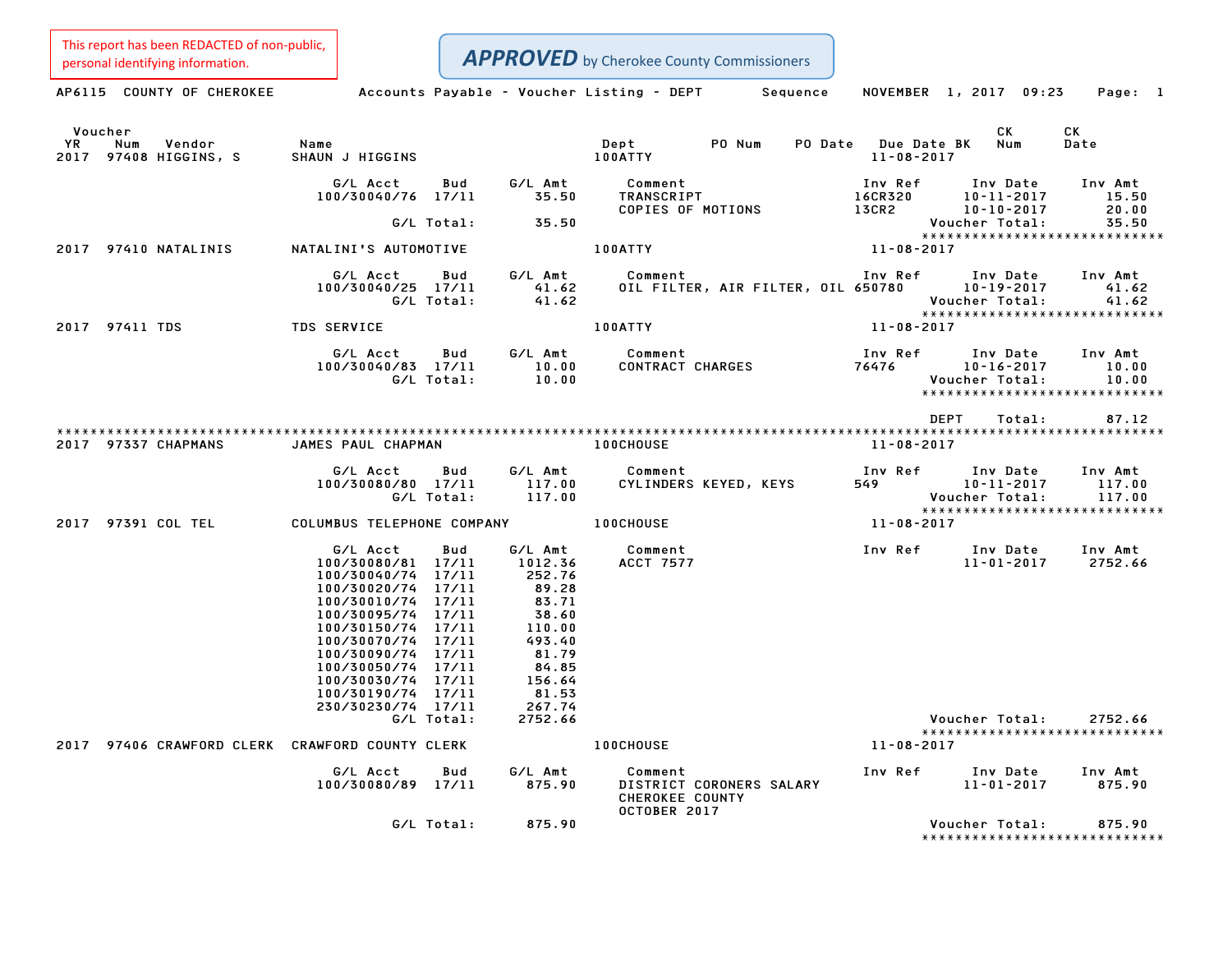|               | AP6115 COUNTY OF CHEROKEE                     |                                                     |                               | Accounts Payable – Voucher Listing – DEPT         Sequence |                  | NOVEMBER 1, 2017 09:23                                                                           | Page: 2                       |
|---------------|-----------------------------------------------|-----------------------------------------------------|-------------------------------|------------------------------------------------------------|------------------|--------------------------------------------------------------------------------------------------|-------------------------------|
| Voucher<br>YR | Vendor<br>Num<br>2017 97338 EMPIRE            | Name<br>EMPIRE DISTRICT ELECTRIC COMPANY 100CHOUSE  |                               | PO Num<br>Dept                                             | 11-08-2017       | CK<br>PO Date Due Date BK Num                                                                    | <b>CK</b><br>Date             |
|               |                                               | G/L Acct<br>Bud<br>100/30080/81 17/11<br>G/L Total: | G/L Amt<br>3002.21<br>3002.21 | Comment<br>ACCT 305532-75 C<br>ACCT 305532-35-0            |                  | Inv Ref Inv Date<br>10-18-2017<br>Voucher Total:<br>*****************************                | Inv Amt<br>3002.21<br>3002.21 |
|               | 2017 97398 FIBER                              | FIBER COMMUNICATIONS OF COLUMBUS, L 100CHOUSE       |                               | $11 - 08 - 2017$                                           |                  |                                                                                                  |                               |
|               |                                               | G/L Acct<br>Bud<br>100/30080/79 17/11<br>G/L Total: | G/L Amt<br>350.00<br>350.00   | Comment<br>LABOR/REPAIR - POWER SURGE 176 10-25-2017       |                  | Inv Ref      Inv Date<br>Voucher Total:                                                          | Inv Amt<br>350.00<br>350.00   |
|               | 2017 97339 GALENA SENTINEL THE SENTINEL-TIMES |                                                     |                               | <b>100CHOUSE</b>                                           | $11 - 08 - 2017$ |                                                                                                  |                               |
|               |                                               | G/L Acct<br>Bud<br>100/30080/78 17/11<br>G/L Total: | G/L Amt<br>1890.00<br>1890.00 | Comment<br>DELINQUENT TAXES RUNS (3) 2256                  |                  | Inv Ref Inv Date<br>10-11-2017<br>Voucher Total:<br>******************************               | Inv Amt<br>1890.00<br>1890.00 |
|               | 2017 97340 MAXTON, K                          | KENNETH E MAXTON                                    |                               | <b>100CHOUSE</b>                                           | 11-08-2017       |                                                                                                  |                               |
|               |                                               | G/L Acct<br><b>Bud</b><br>100/30080/89 17/11        | G/L Amt<br>160.00             | Comment<br>CORONER BILLING                                 |                  | Inv Ref Inv Date<br>10-24-2017                                                                   | Inv Amt<br>160.00             |
|               |                                               | G/L Total:                                          | 160.00                        |                                                            |                  | Voucher Total:<br>*****************************                                                  | 160.00                        |
|               | 2017 97434 MINT                               | MINT COMPUTER RESOURCES                             |                               | <b>100CHOUSE</b>                                           | 11-08-2017       |                                                                                                  |                               |
|               |                                               | G/L Acct<br>Bud<br>100/30080/91 17/11<br>G/L Total: | 1425.78<br>1425.78            | G/L Amt Comment<br>TAPE DRIVE                              |                  | Inv Ref      Inv Date<br>14453001 10-13-2017<br>Voucher Total:<br>*****************************  | Inv Amt<br>1425.78<br>1425.78 |
|               | 2017 97426 NATALINIS                          | NATALINI'S AUTOMOTIVE                               |                               | <b>100CHOUSE</b>                                           | 11-08-2017       |                                                                                                  |                               |
|               |                                               | G/L Acct<br>Bud<br>140/30140/29 17/11<br>G/L Total: | G⁄L Amt<br>39.47<br>39.47     | Comment<br>SUPPORT, BALL STUD                              |                  | Inv Ref Inv Date Inv Amt<br>650693 10-18-2017<br>Voucher Total:<br>***************************** | 39.47<br>39.47                |
|               | 2017 97341 QUALITY PEST                       | QUALITY PEST CONTROL INC <b>100CHOUSE</b>           |                               |                                                            | 11-08-2017       |                                                                                                  |                               |
|               |                                               | G/L Acct<br>Bud<br>100/30080/80 17/11<br>G/L Total: | G/L Amt<br>40.00<br>40.00     | Comment<br>MONTHLY SPRAY                                   |                  | Inv Ref Inv Date<br>10-18-2017<br>*****************************                                  | Inv Amt<br>40.00<br>40.00     |
|               | 2017 97342 TOUCHTON                           | TOUCHTON ELECTRIC INC                               |                               | <b>100CHOUSE</b>                                           | $11 - 08 - 2017$ |                                                                                                  |                               |
|               |                                               | G/L Acct<br>Bud<br>100/30080/80 17/11<br>G/L Total: | 34.00<br>34.00                | G/L Amt Comment<br>ALARM 11/1/17 - 11/30/17                |                  | Inv Ref Inv Date<br>23798 10-13-2017<br>Voucher Total:<br>*****************************          | Inv Amt<br>34.00<br>34.00     |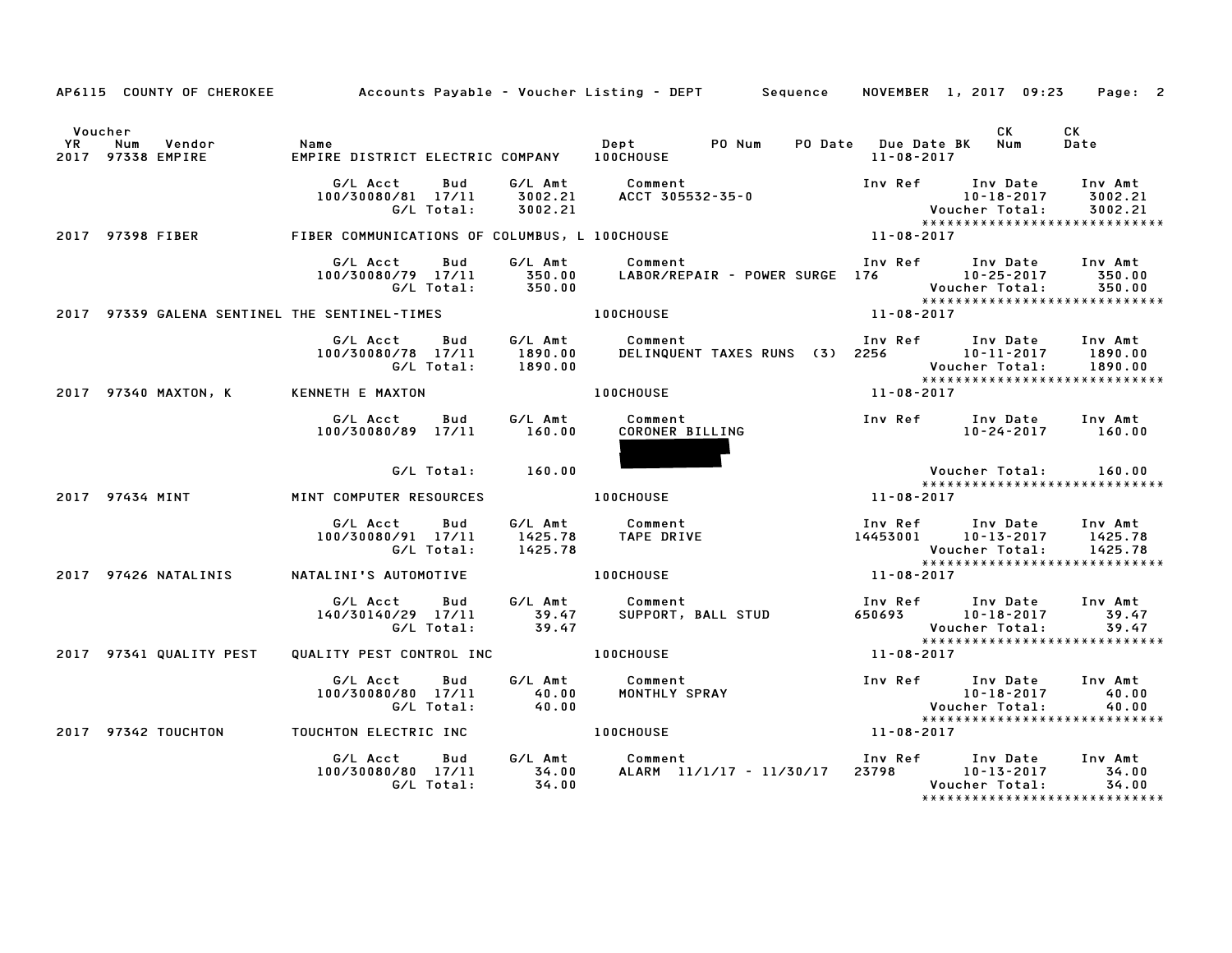| AP6115 COUNTY OF CHEROKEE              |                                                                           |                                         | Accounts Payable – Voucher Listing – DEPT        Sequence |                    | NOVEMBER 1, 2017 09:23                                                                       | Page: 3                                 |
|----------------------------------------|---------------------------------------------------------------------------|-----------------------------------------|-----------------------------------------------------------|--------------------|----------------------------------------------------------------------------------------------|-----------------------------------------|
|                                        |                                                                           |                                         |                                                           |                    |                                                                                              |                                         |
| Voucher<br>YR<br>Num<br>Vendor<br>2017 | Name<br>97343 TRUE VALUE COL TRUE VALUE COLUMBUS                          |                                         | Dept<br>PO Num<br><b>100CHOUSE</b>                        | $11 - 08 - 2017$   | CK<br>PO Date Due Date BK Num                                                                | CK<br>Date                              |
|                                        | G/L Acct<br>Bud<br>100/30080/40 17/11<br>G/L Total:                       | 7.19<br>7.19                            | G/L Amt Comment<br>7.19 POLY BRUS<br><b>POLY BRUSH</b>    | Inv Ref<br>A327590 | Inv Date<br>10-20-2017<br>Voucher Total:<br>*****************************                    | Inv Amt<br>7.19<br>7.19                 |
|                                        |                                                                           |                                         |                                                           |                    | <b>DEPT</b><br>Total:                                                                        | 10694.21                                |
| 2017 97344 MANATRON                    | MANATRON, INC                                                             |                                         | 100COMP                                                   | 11-08-2017         |                                                                                              |                                         |
|                                        | G/L Acct<br>Bud<br>100/30150/28 17/11<br>100/30150/79 17/11<br>G/L Total: | G/L Amt<br>321.84<br>2200.00<br>2521.84 | Comment                                                   |                    | Voucher Total:<br>*****************************                                              | Inv Amt<br>321.84<br>2200.00<br>2521.84 |
|                                        |                                                                           |                                         |                                                           |                    | <b>DEPT</b><br>Total:                                                                        | 2521.84                                 |
| 2017 97412 CIZERLE, T                  | <b>TERRY CIZERLE</b>                                                      |                                         | <b>100DCOURT</b>                                          | 11-08-2017         |                                                                                              |                                         |
|                                        | G/L Acct<br>Bud<br>100/30070/73 17/11<br>G/L Total:                       | G/L Amt<br>371.35<br>371.35             | Comment<br>KADCCA CONFERENCE                              |                    | Inv Ref      Inv Date<br>10–30–2017<br>10-30-2017<br>:Voucher Total<br>.×××××××××××××××××    | Inv Amt<br>371.35<br>371.35             |
| 2017 97413 CULLIGAN                    | CULLIGAN OF JOPLIN                                                        |                                         | 100DCOURT                                                 | $11 - 08 - 2017$   | *****************************                                                                |                                         |
|                                        | G/L Acct<br>Bud<br>100/30070/89 17/11<br>G/L Total:                       | G/L Amt<br>24.75<br>24.75               | Comment<br>WATER                                          |                    | Inv Ref Inv Date<br>107812 10–16–2017<br>Voucher Total:                                      | Inv Amt<br>24.75<br>24.75               |
| 2017 97383 CURE, K                     | <b>KEVIN T CURE</b>                                                       |                                         | 100DC0URT                                                 | 11-08-2017         | *****************************                                                                |                                         |
|                                        | G/L Acct<br>Bud<br>100/30070/89 17/11<br>G/L Total:                       | G/L Amt<br>2750.00<br>2750.00           | Comment<br>MONTHLY ATTY/CO CONTRACT                       |                    | Inv Ref Inv Date<br>unv Date<br>11-01-2017<br>:Voucher Total                                 | Inv Amt<br>2750.00<br>2750.00           |
| 2017 97414 ETTINGERS                   | ETTINGER'S OFFICE SUPPLY                                                  |                                         | 100DCOURT                                                 | 11-08-2017         | *****************************                                                                |                                         |
|                                        | G/L Acct<br>Bud<br>100/30070/21 17/11<br>G/L Total:                       | G/L Amt<br>19.43<br>19.43               | Comment<br><b>EARPHONE</b>                                |                    | Inv Ref Inv Date<br>4952182 10–13–2017<br>Voucher Total:                                     | Inv Amt<br>19.43<br>19.43               |
| 2017 97415 FERN, M                     | MARK FERN                                                                 |                                         | 100DCOURT                                                 | 11-08-2017         |                                                                                              |                                         |
|                                        | G/L Acct<br>Bud<br>100/30070/89 17/11<br>G/L Total:                       | G/L Amt<br>1462.44<br>1462.44           | Comment<br>LEGAL DEFENSE                                  | 81197              | Inv Ref      Inv Date<br>$09 - 26 - 2017$<br>Voucher Total:<br>***************************** | Inv Amt<br>1462.44<br>1462.44           |
| 2017 97384 GAY0SO, C                   | CANDACE BREWSTER GAYOSO                                                   |                                         | 100DCOURT                                                 | 11-08-2017         |                                                                                              |                                         |
|                                        | G/L Acct<br>Bud<br>100/30070/89 17/11<br>G/L Total:                       | G/L Amt<br>2750.00<br>2750.00           | Comment<br>MONTHLY ATTY/CO CONTRACT                       | Inv Ref            | Inv Date<br>11-01-2017<br>Voucher Total:                                                     | Inv Amt<br>2750.00<br>2750.00           |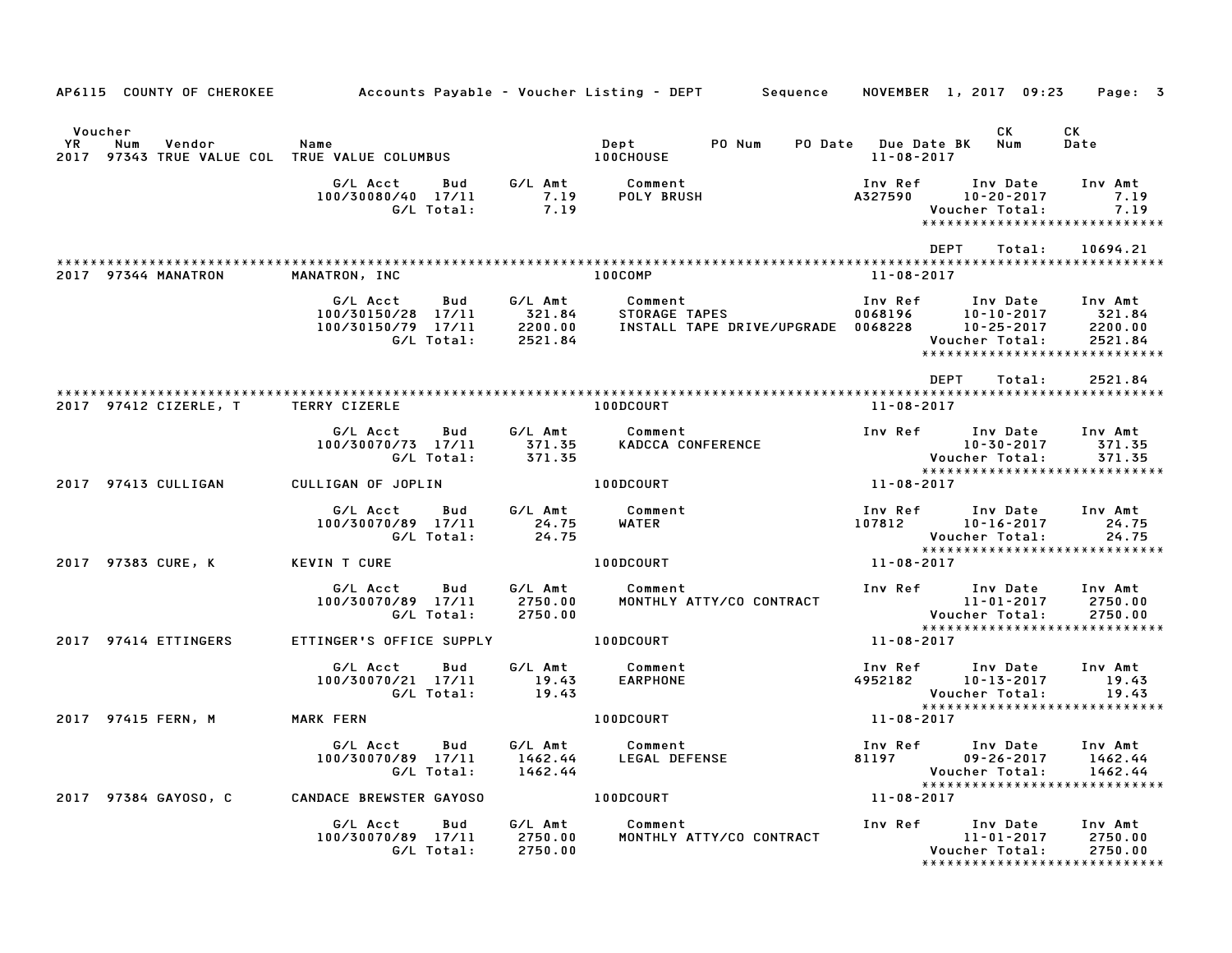| AP6115 COUNTY OF CHEROKEE                                      |                                                                              |                                        | Accounts Payable – Voucher Listing – DEPT<br>Sequence                          | NOVEMBER 1, 2017 09:23                                                                                                  | Page: 4                                                                          |
|----------------------------------------------------------------|------------------------------------------------------------------------------|----------------------------------------|--------------------------------------------------------------------------------|-------------------------------------------------------------------------------------------------------------------------|----------------------------------------------------------------------------------|
| Voucher<br><b>YR</b><br>Num<br>Vendor<br>2017 97385 MCELROY, T | Name<br>TIANA MCELROY                                                        |                                        | Dept<br>PO Num<br>PO Date<br>100DCOURT                                         | СK<br><b>Due Date BK</b><br>Num<br>$11 - 08 - 2017$                                                                     | СK<br>Date                                                                       |
|                                                                | G/L Acct<br>Bud<br>100/30070/89 17/11<br>G/L Total:                          | G/L Amt<br>2750.00<br>2750.00          | Comment<br>MONTHLY ATTY/CO CONTRACT                                            | Inv Ref<br>Inv Date<br>$11 - 01 - 2017$<br>Voucher Total:                                                               | Inv Amt<br>2750.00<br>2750.00<br>*****************************                   |
| 2017 97416 REDWOOD TOX                                         | REDWOOD TOXICOLOGY LABORATORY, INC 100DCOURT                                 |                                        |                                                                                | 11-08-2017                                                                                                              |                                                                                  |
|                                                                | G/L Acct<br>Bud<br>100/30070/89 17/11<br>G/L Total:                          | G/L Amt<br>30.00<br>30.00              | Comment<br>DRUG TESTING                                                        | Inv Ref<br>Inv Date<br>10904820179 09-30-2017<br>Voucher Total:                                                         | Inv Amt<br>30.00<br>30.00<br>*****************************                       |
| 2017 97386 STEELE, D                                           | DOUGLAS ROPER STEELE                                                         |                                        | 100DCOURT                                                                      | 11-08-2017                                                                                                              |                                                                                  |
|                                                                | G/L Acct<br>Bud<br>100/30070/89 17/11<br>G/L Total:                          | G/L Amt<br>2750.00<br>2750.00          | Comment<br>MONTHLY ATTY/CO CONTRACT                                            | Inv Ref<br>Inv Date<br>$11 - 01 - 2017$<br>Voucher Total:                                                               | Inv Amt<br>2750.00<br>2750.00<br>*****************************                   |
|                                                                |                                                                              |                                        |                                                                                | <b>DEPT</b><br>Total:                                                                                                   | 12907.97                                                                         |
| 2017 97399 ETTINGERS                                           | ETTINGER'S OFFICE SUPPLY                                                     |                                        | 100DEPT OFF                                                                    | 11-08-2017                                                                                                              |                                                                                  |
|                                                                | G/L Acct<br>Bud<br>100/30330/23<br>17/11<br>100/30330/31 17/11<br>G/L Total: | G/L Amt<br>49.74<br>49.95<br>99.69     | Comment<br>LABELS, PENS, FOLDERS<br><b>T/TISSUE</b>                            | Inv Ref<br>Inv Date<br>4963810<br>$10 - 25 - 2017$<br>4963800<br>$10 - 25 - 2017$<br>Voucher Total:                     | Inv Amt<br>49.74<br>49.95<br>99.69                                               |
| 2017 97346 QUILL                                               | QUILL CORPORATION                                                            |                                        | 100DEPT OFF                                                                    | 11-08-2017                                                                                                              | *****************************                                                    |
|                                                                | G/L Acct<br>Bud<br>100/30330/22 17/11<br>100/30330/27 17/11<br>G/L Total:    | G/L Amt<br>1015.84<br>17.84<br>1033.68 | Comment<br>PENS,<br>CDR, DVD, LABELS, GLUE, PEN 1752150<br><b>BROTHER DRUM</b> | Inv Ref<br>Inv Date<br>1640888<br>$10 - 13 - 2017$<br>$10 - 18 - 2017$<br>1752507<br>$10 - 18 - 2017$<br>Voucher Total: | Inv Amt<br>17.84<br>870.85<br>144.99<br>1033.68<br>***************************** |
|                                                                |                                                                              |                                        |                                                                                | <b>DEPT</b><br>Total:                                                                                                   | 1133.37                                                                          |
| 2017 97345 EMPIRE                                              | EMPIRE DISTRICT ELECTRIC COMPANY                                             |                                        | 100E/P                                                                         | $11 - 08 - 2017$                                                                                                        |                                                                                  |
|                                                                | G/L Acct<br>Bud<br>100/30090/72 17/11<br>G/L Total:                          | G/L Amt<br>39.90<br>39.90              | Comment<br>ACCT 122003-60-1                                                    | Inv Ref<br>Inv Date<br>STORM SIREN 10-09-2017<br>Voucher Total:                                                         | Inv Amt<br>39.90<br>39.90<br>*****************************                       |
|                                                                |                                                                              |                                        |                                                                                | <b>DEPT</b><br>Total:                                                                                                   | 39.90                                                                            |
| 2017 97347 BUTCH                                               | BUTCH'S PEST CONTROL SERVICE                                                 |                                        | 100JAIL                                                                        | $11 - 08 - 2017$                                                                                                        |                                                                                  |
|                                                                | G/L Acct<br>Bud<br>100/30140/80 17/11<br>G/L Total:                          | G/L Amt<br>75.00<br>75.00              | Comment<br>MONTHLY SPRAY                                                       | Inv Ref<br>Inv Date<br>171067670<br>$10 - 20 - 2017$<br>Voucher Total:                                                  | Inv Amt<br>75.00<br>75.00<br>*****************************                       |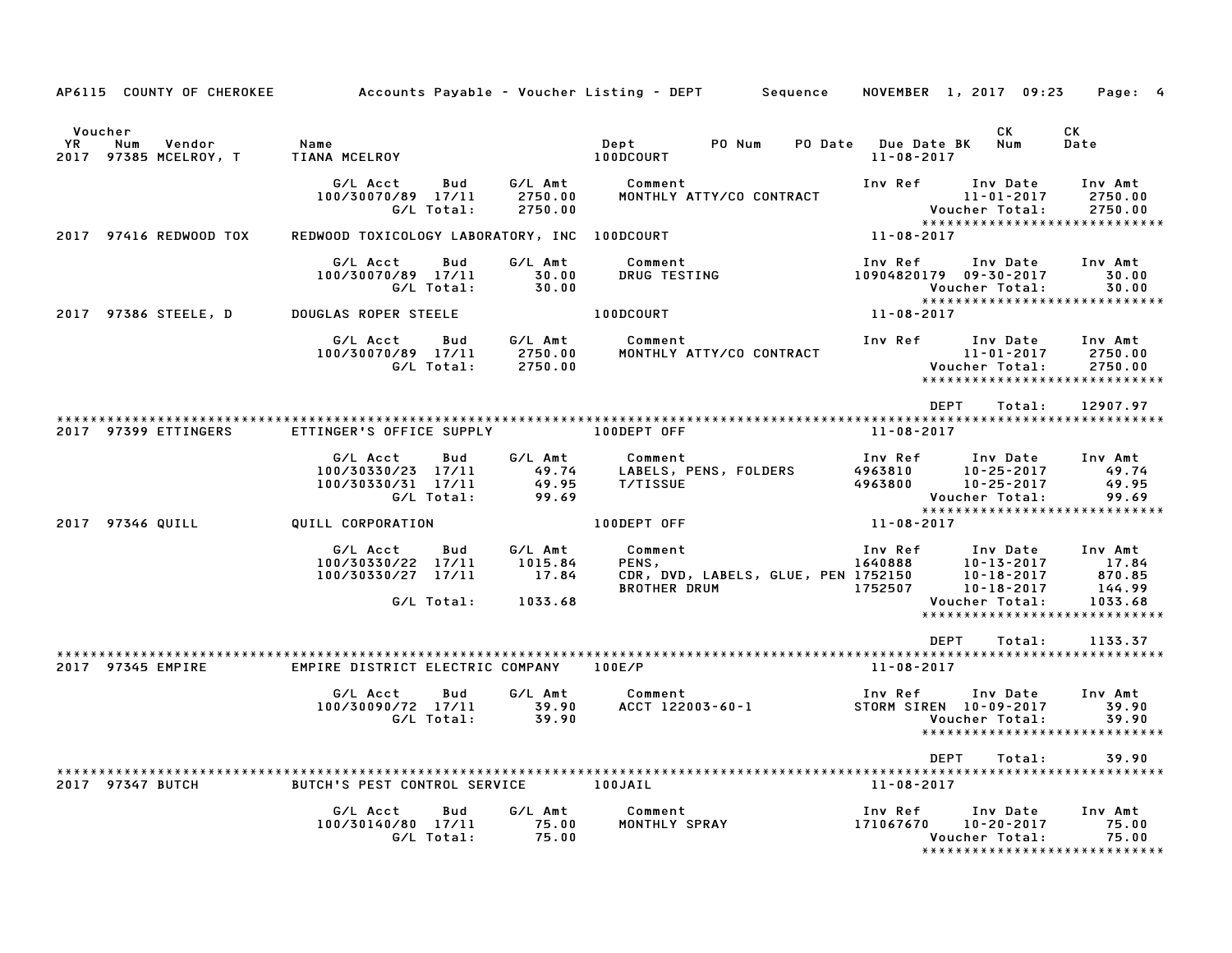|         |                                                            |                                                                              |                    | AP6115 COUNTY OF CHEROKEE Accounts Payable - Voucher Listing - DEPT Sequence                                                                                                                                                         |                                                                        | NOVEMBER 1, 2017 09:23                                                                    | Page: 5 |
|---------|------------------------------------------------------------|------------------------------------------------------------------------------|--------------------|--------------------------------------------------------------------------------------------------------------------------------------------------------------------------------------------------------------------------------------|------------------------------------------------------------------------|-------------------------------------------------------------------------------------------|---------|
| Voucher |                                                            |                                                                              |                    | CK CK                                                                                                                                                                                                                                |                                                                        |                                                                                           | Date    |
|         |                                                            |                                                                              |                    | REPLACE HIGH PRESSURE                                                                                                                                                                                                                |                                                                        |                                                                                           |         |
|         |                                                            |                                                                              | G/L Total: 425.48  |                                                                                                                                                                                                                                      |                                                                        |                                                                                           |         |
|         | 2017 97427 CHARM TEX          CHARM-TEX INC                |                                                                              |                    | 100JAIL                                                                                                                                                                                                                              | Voucher Total: 425.48<br>*******************************<br>11-08-2017 |                                                                                           |         |
|         |                                                            |                                                                              |                    | G/L Acct Bud G/L Amt Comment Inv Ref Inv Date Inv Amt<br>100/30140/39 17/11 398.02 TOOTHBRUSH, RAZOR, SOAP 0149719 10–17–2017 398.02<br>198.02 06/L Total: 398.02                                                                    |                                                                        |                                                                                           |         |
|         | 2017 97349 CORRECT                                         | CORRECT CARE SOLUTIONS LLC <b>100JAIL</b>                                    |                    |                                                                                                                                                                                                                                      | Voucher Total: 598.02<br>*****************************<br>11-08-2017   |                                                                                           |         |
|         |                                                            |                                                                              |                    | G/LAcct Bud G/LAmt Comment InvRef InvDate InvAmt<br>100/30140/81 17/11 36.00 INMATEHEALTHCARE CCS-28707 10-16-2017 36.00<br>G/LTotal: 36.00 INMATEHEALTHCARE CCS-28707 10-16-2017 36.00<br>RECT BENEFIT SOLUTIONS 100JAIL 11-08-2017 |                                                                        |                                                                                           |         |
|         | 2017 97350 DIRECT BENEFIT DIRECT BENEFIT SOLUTIONS 100JAIL |                                                                              |                    |                                                                                                                                                                                                                                      |                                                                        |                                                                                           |         |
|         |                                                            |                                                                              |                    | G/L Acct  Bud  G/L Amt  Comment<br>100/30140/81  17/11  1071.65  INMATE  MEDICINE<br>G/L Total:  1071.65<br>Comment<br>INMATE MEDICINES<br>INMATE MEDICINES<br>2016 175 10−19−2017 1071.65<br>Voucher Total: 1071.65<br>2017<br>2017 |                                                                        | *****************************                                                             | 1071.65 |
|         | 2017 97351 HENRY KRAFT HENRY KRAFT INC                     |                                                                              |                    | 100JAIL                                                                                                                                                                                                                              |                                                                        |                                                                                           |         |
|         |                                                            |                                                                              |                    | G/L Acct Bud G/L Amt Comment Inv Ref Inv Date Inv Amt<br>100/30140/40 17/11 872.93 LINERS, SHAMPOO, CUPS, 252439 10–19–2017 872.93<br>G/L Total: 872.93 T/TISSUE, TOWELS Voucher Total: 872.93                                       |                                                                        |                                                                                           |         |
|         |                                                            |                                                                              | G/L Total: 872.93  |                                                                                                                                                                                                                                      |                                                                        | Voucher Total: 872.93                                                                     |         |
|         | 2017 97352 MANZER FAMILY MANZER FAMILY MEDICINE            |                                                                              |                    | 100JAIL                                                                                                                                                                                                                              | 11-08-2017                                                             | *****************************                                                             |         |
|         |                                                            | G/L Acct  Bud  G/L Amt  Comment<br>100/30140/81  17/11  3570.00  SEPT  PATIE |                    | MONTHLY FEE                                                                                                                                                                                                                          |                                                                        |                                                                                           |         |
|         |                                                            |                                                                              | G/L Total: 3570.00 |                                                                                                                                                                                                                                      |                                                                        |                                                                                           |         |
|         | 2017 97353 MERCY MAUDE MERCY MAUDE NORTON HOSPITAL 100JAIL |                                                                              |                    |                                                                                                                                                                                                                                      | $11 - 08 - 2017$                                                       | *****************************                                                             |         |
|         |                                                            | G/L Acct  Bud  G/L Amt<br>100/30140/81  17/11  538.91                        |                    | Comment<br>NEGOTIATED RATE                                                                                                                                                                                                           |                                                                        | Inv Ref Inv Date Inv Amt                                                                  |         |
|         |                                                            |                                                                              | G/L Total: 538.91  |                                                                                                                                                                                                                                      |                                                                        | 940000124580 09-23-2017 307.24<br>940001245801 09-23-2017 231.67<br>Voucher Total: 538.91 |         |
|         |                                                            |                                                                              |                    |                                                                                                                                                                                                                                      |                                                                        | Voucher Total: 538.91<br>*****************************<br>11-08-2017                      |         |
|         |                                                            | G/L Acct Bud G/L Amt Comment<br>100/30140/40 17/11 37.82                     | G/L Total: 37.82   | <b>V BELT</b>                                                                                                                                                                                                                        | Inv Ref Inv Date Inv Amt<br>650439 10-16-2017 37.82                    | Voucher Total:<br>*****************************                                           | 37.82   |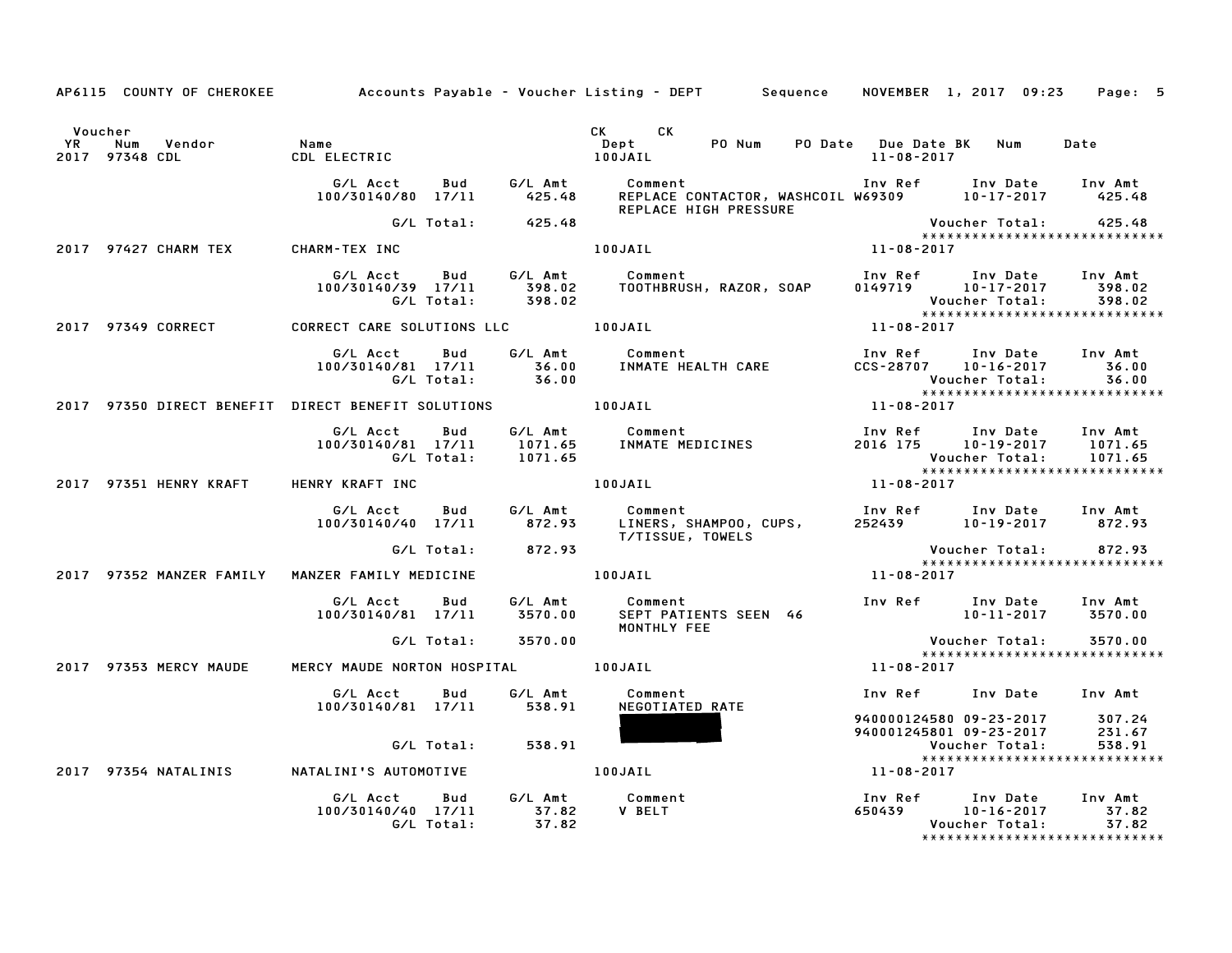| AP6115 COUNTY OF CHEROKEE                                |                                                     |                               | Accounts Payable – Voucher Listing – DEPT        Sequence |                                         | NOVEMBER 1, 2017 09:23                                                                                  | Page: 6                       |
|----------------------------------------------------------|-----------------------------------------------------|-------------------------------|-----------------------------------------------------------|-----------------------------------------|---------------------------------------------------------------------------------------------------------|-------------------------------|
| Voucher<br>YR<br>Num<br>Vendor<br>2017 97428 OBERBECK, J | Name<br>JIMMY D OBERBECK                            |                               | PO Num<br>Dept<br>100JAIL                                 | PO Date Due Date BK<br>$11 - 08 - 2017$ | CK<br>Num                                                                                               | CK<br>Date                    |
|                                                          | G/L Acct<br>Bud<br>100/30140/73 17/11               | G/L Amt<br>498.58             | Comment<br>TRANSPORT<br>REIMB/MEAL                        | Inv Ref                                 | Inv Date<br>$10 - 27 - 2017$                                                                            | Inv Amt<br>480.00<br>18.58    |
|                                                          | G/L Total:                                          | 498.58                        |                                                           |                                         | Voucher Total:                                                                                          | 498.58                        |
| 2017 97355 TURNKEY                                       | TURNKEY CORRECTIONS                                 |                               | 100JAIL                                                   | 11-08-2017                              | ******************************                                                                          |                               |
|                                                          | G/L Acct<br>Bud<br>100/30140/39 17/11<br>G/L Total: | G/L Amt<br>2043.55<br>2043.55 | Comment<br><b>CANTEEN SALES</b>                           |                                         | Inv Ref Inv Date Inv Amt<br>114620171015 10-15-2017<br>Voucher Total:<br>****************************** | 2043.55<br>2043.55            |
|                                                          |                                                     |                               |                                                           |                                         | <b>DEPT</b><br>Total:                                                                                   | 9567.94                       |
| 2017 97356 LOCKWOOD                                      | LOCKWOOD COMPANY                                    |                               | 100REGOFDEED                                              | 11-08-2017                              |                                                                                                         |                               |
|                                                          | G/L Acct<br>Bud<br>100/30050/88 17/11<br>G/L Total: | G/L Amt<br>20.00<br>20.00     | Comment<br>FEE SCHEDULE F2630                             |                                         | Inv Ref      Inv Date<br>120437 10-18-2017<br>Voucher Total:<br>*****************************           | Inv Amt<br>20.00<br>20.00     |
|                                                          |                                                     |                               |                                                           |                                         | <b>DEPT</b><br>Total:                                                                                   | 20.00                         |
| 2017 97429 COL TEL                                       | COLUMBUS TELEPHONE COMPANY 100SHERIFF               |                               |                                                           | 11-08-2017                              |                                                                                                         |                               |
|                                                          | G/L Acct<br>Bud<br>100/30060/74 17/11<br>G/L Total: | G/L Amt<br>1621.22<br>1621.22 | Comment<br><b>ACCT 2963</b>                               | Inv Ref                                 | Inv Date<br>11-01-2017<br>Voucher Total:                                                                | Inv Amt<br>1621.22<br>1621.22 |
| 2017 97377 FARMERS                                       | FARMERS COOPERATIVE ASSOCIATION 100SHERIFF          |                               |                                                           | 11-08-2017                              | ******************************                                                                          |                               |
|                                                          | G/L Acct<br>Bud<br>100/30060/25 17/11<br>G/L Total: | G/L Amt<br>27.99<br>27.99     | Comment<br>SWIVEL FOR FUEL                                | Inv Ref                                 | Inv Date<br>2135300 10-17-2017<br>Voucher Total:                                                        | Inv Amt<br>27.99<br>27.99     |
| 2017 97357 KANSASLAND                                    | KANSASLAND TIRE OF PITTSBURG                        |                               | <b>100SHERIFF</b>                                         | 11-08-2017                              | *****************************                                                                           |                               |
|                                                          | G/L Acct<br>Bud<br>100/30060/25 17/11               | G/L Amt<br>1047.72            | Comment<br>2 LT265/75R16 TIRES<br>4 LT265/70R17 TIRES     | Inv Ref                                 | Inv Date<br>175337 10-16-2017<br>175547 10-25-2017                                                      | Inv Amt<br>357.80<br>689.92   |
|                                                          | G/L Total:                                          | 1047.72                       |                                                           |                                         | Voucher Total:<br>******************************                                                        | 1047.72                       |
| 2017 97358 NATALINIS                                     | NATALINI'S AUTOMOTIVE                               |                               | <b>100SHERIFF</b>                                         | 11-08-2017                              |                                                                                                         |                               |
|                                                          | G/L Acct<br>Bud<br>100/30060/25 17/11               | G/L Amt<br>17.98              | Comment<br>TIRE PRESSURE<br>VALVE,                        | Inv Ref<br>650711<br>651163             | Inv Date<br>$10 - 18 - 2017$<br>10-24-2017                                                              | Inv Amt<br>4.16<br>13.82      |
|                                                          | G/L Total:                                          | 17.98                         |                                                           |                                         | Voucher Total:<br>******************************                                                        | 17.98                         |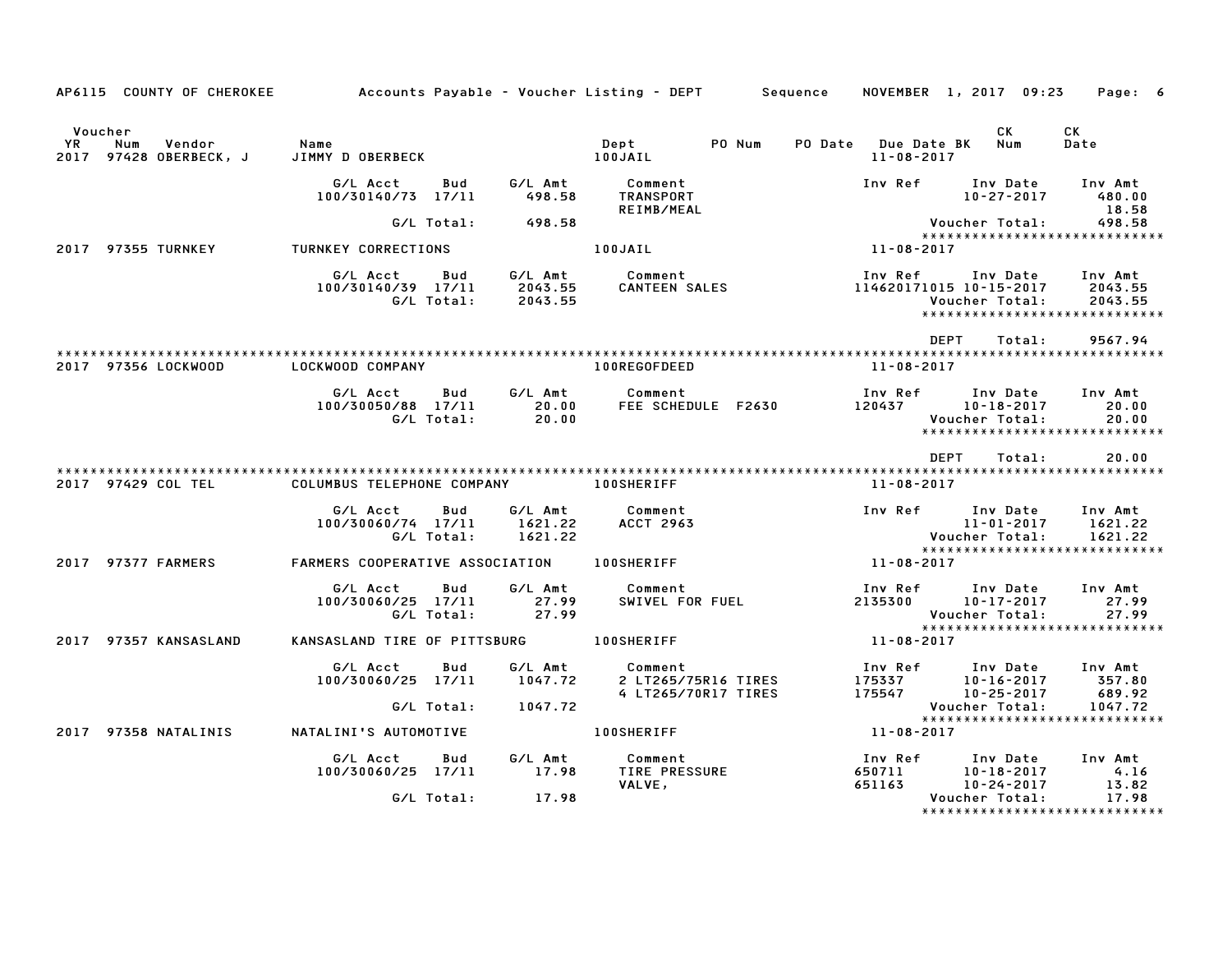|                      | AP6115 COUNTY OF CHEROKEE         Accounts Payable – Voucher Listing – DEPT     Sequence   NOVEMBER 1, 2017 09:23 |                                            |                            |                             |                                                                                               |        |                  |                                                                                                                                                   | Page: 7                              |
|----------------------|-------------------------------------------------------------------------------------------------------------------|--------------------------------------------|----------------------------|-----------------------------|-----------------------------------------------------------------------------------------------|--------|------------------|---------------------------------------------------------------------------------------------------------------------------------------------------|--------------------------------------|
| Voucher<br><b>YR</b> | Num<br>Vendor<br>2017 97359 SOUTHERN UNIFOR SOUTHERN UNIFORM & EQUIPMENT 100SHERIFF                               | Name                                       |                            |                             | Dept                                                                                          | PO Num | 11-08-2017       | CK.<br>PO Date Due Date BK Num                                                                                                                    | CK<br>Date                           |
|                      |                                                                                                                   | G/L Acct<br>100/30060/22 17/11             | Bud<br>17/10<br>G/L Total: | 842.90<br>842.90            | G/L Amt Comment<br>NAMETAG<br>UNIFORMS,                                                       |        | Inv Ref          | Inv Date<br>58381 10-16-2017<br>58876 10-24-2017<br>10-16-2017<br>Voucher Total:<br>******************************                                | Inv Amt<br>21.10<br>821.80<br>842.90 |
|                      | 2017 97360 QUILL                                                                                                  | QUILL CORPORATION                          |                            |                             | 100911                                                                                        |        | 11-08-2017       | DEPT<br>Total:                                                                                                                                    | 3557.81                              |
|                      |                                                                                                                   | G/L Acct                                   |                            |                             | Bud G/L Amt Comment<br>100/30190/29 17/11 120.27 TCL DEA 45E<br>G/L Total: 120.27 TCL DEA 45E |        |                  | Inv Ref Inv Date<br>$1696791$ $10-17-2017$<br>Voucher Total:<br>*****************************                                                     | Inv Amt<br>120.27<br>120.27          |
|                      | 2017 97372 APPLE                                                                                                  | APPLEMARKET                                |                            |                             | 110HWY                                                                                        |        | 11-08-2017       | DEPT<br>Total:                                                                                                                                    | 120.27                               |
|                      |                                                                                                                   | G/L Acct Bud<br>110/30110/42 17/11         | G/L Total:                 | G/L Amt<br>$4.17$<br>$4.17$ | Comment<br><b>CLEANER</b>                                                                     |        |                  | Inv Ref      Inv Date     Inv Amt<br>2196236 10-18-2017                                                                                           | 4.17                                 |
|                      | 2017 97374 BLEVINS                                                                                                | BLEVINS ASPHALT CONSTRUCTION CO INC 110HWY |                            |                             |                                                                                               |        | $11 - 08 - 2017$ |                                                                                                                                                   |                                      |
|                      |                                                                                                                   | G/L Acct<br>110/30110/34 17/11             | Bud<br>G/L Total:          | G/L Amt<br>167.15<br>167.15 | Comment<br>COLD MIX                                                                           |        |                  | 9 1nv Ref 1nv Date 1nv Amt<br>1508 10−18−2017 82.23<br>1529 10−24−2017 84.92                                                                      | 167.15                               |
|                      | 2017 97373 CLEAN                                                                                                  | CLEAN THE UNIFORM CO JOPLIN 110HWY         |                            |                             |                                                                                               |        | $11 - 08 - 2017$ | ******************************                                                                                                                    |                                      |
|                      |                                                                                                                   | G/L Acct Bud<br>110/30110/42 17/11         | G/L Total:                 | G/L Amt<br>102.69<br>102.69 | Comment<br>MAT, AIR FRESH, SOAP                                                               |        |                  | Inv Ref      Inv Date<br>21240114 10-23-2017<br>Voucher Total:                                                                                    | Inv Amt<br>102.69<br>102.69          |
|                      | 2017 97390 COL TEL COLUMBUS TELEPHONE COMPANY 110HWY                                                              |                                            |                            |                             |                                                                                               |        | 11-08-2017       | *****************************                                                                                                                     |                                      |
|                      |                                                                                                                   | G/L Acct<br>110/30110/72 17/11             | Bud<br>G/L Total:          | 221.18<br>221.18            | G/L Amt Comment<br>#2586                                                                      |        |                  | Inv Ref Inv Date<br>11-01-2017                                                                                                                    | Inv Amt                              |
|                      | 2017 97395 FABICK                                                                                                 | JOHN FABICK TRACTOR CO                     |                            |                             | 110HWY                                                                                        |        | $11 - 08 - 2017$ |                                                                                                                                                   |                                      |
|                      |                                                                                                                   | G/L Acct   Bud<br>110/30110/79 17/11       |                            | G⁄L Amt<br>3366.03          | Comment<br>Comment<br>VALVE, HARNESS<br><b>PART</b><br>SEAL O RING<br>CAP, SEAL O RING        |        |                  | 100327494 10-23-2017<br>PIJ00327583 10-24-2017 243.09<br>PIJ00327583 10-24-2017 2457.68<br>PIJ00327839 10-27-2017 18.42<br>PIJ00327838 10-27-2017 | 38.03                                |
|                      |                                                                                                                   |                                            |                            | G/L Total: 3366.03          | FULL CORE                                                                                     |        |                  | PIJ00327840 10-27-2017<br>Voucher Total:<br>******************************                                                                        | 608.81<br>3366.03                    |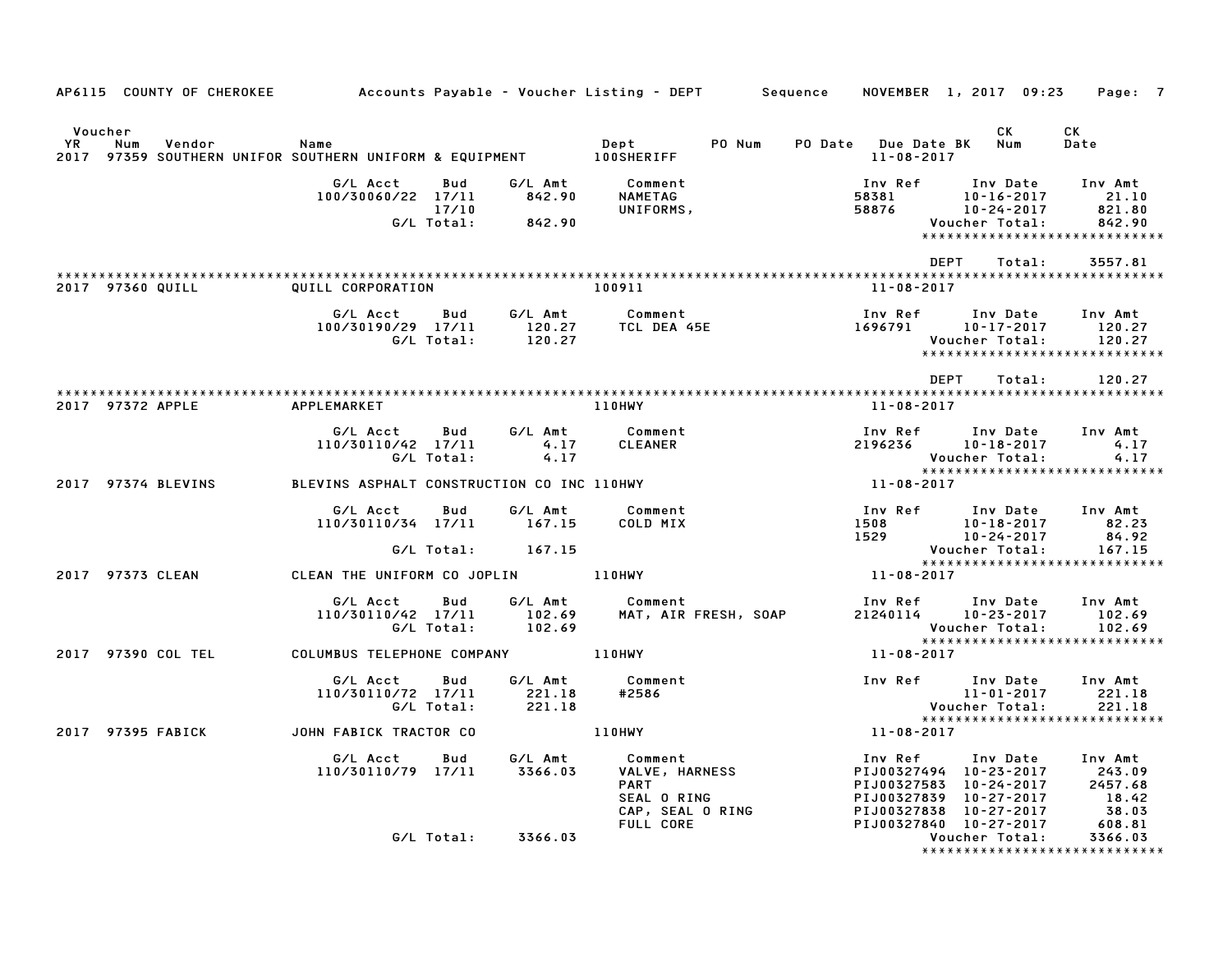| AP6115 COUNTY OF CHEROKEE Accounts Payable - Voucher Listing - DEPT Sequence NOVEMBER 1, 2017 09:23 Page: 8                                                                                                                             |                                                                                                                                                                                                                                            |                                                                                                                                        |                                                                                                                                                                                                                                                   |                                                                                                                                       |        |
|-----------------------------------------------------------------------------------------------------------------------------------------------------------------------------------------------------------------------------------------|--------------------------------------------------------------------------------------------------------------------------------------------------------------------------------------------------------------------------------------------|----------------------------------------------------------------------------------------------------------------------------------------|---------------------------------------------------------------------------------------------------------------------------------------------------------------------------------------------------------------------------------------------------|---------------------------------------------------------------------------------------------------------------------------------------|--------|
| Voucher                                                                                                                                                                                                                                 |                                                                                                                                                                                                                                            |                                                                                                                                        |                                                                                                                                                                                                                                                   | <b>CK</b>                                                                                                                             | CK     |
|                                                                                                                                                                                                                                         |                                                                                                                                                                                                                                            |                                                                                                                                        |                                                                                                                                                                                                                                                   |                                                                                                                                       | Date   |
|                                                                                                                                                                                                                                         | G/L Acct Bud G/L Amt Comment Inv Ref Inv Date Inv Amt<br>110/30110/32 17/11 123.77 AIR ONE DIESEL FLUID 0130419–IN 10–26–2017 123.77<br>G/L Total: 123.77 AIR ONE DIESEL FLUID 0130419–IN 10–26–2017 123.77<br>************************    |                                                                                                                                        |                                                                                                                                                                                                                                                   |                                                                                                                                       |        |
| 2017 97378 JAY HATFIELD JAY HATFIELD CHEVROLET                                                                                                                                                                                          |                                                                                                                                                                                                                                            | 110HWY                                                                                                                                 | $11 - 08 - 2017$                                                                                                                                                                                                                                  |                                                                                                                                       |        |
| G/L Acct Bud G/L Amt Comment Inv Ref Inv Date Inv Amt<br>110/30110/79 17/11 352.89 HARNESS 13388 10-19-2017 352.89<br>C/L Total: 352.89 6/L Total: 352.89 Voucher Total: 352.89<br>2017 97396 KS GAS KANSAS GAS SERVICE 110HWY 11-08-20 |                                                                                                                                                                                                                                            |                                                                                                                                        |                                                                                                                                                                                                                                                   |                                                                                                                                       |        |
|                                                                                                                                                                                                                                         |                                                                                                                                                                                                                                            |                                                                                                                                        |                                                                                                                                                                                                                                                   |                                                                                                                                       |        |
|                                                                                                                                                                                                                                         | 6/L Acct Bud G/L Amt Comment Inv Ref Inv Date Inv Amt<br>110/30110/72 17/11 201.86 GAS SERVICE 10–25–2017 48.70<br>510738202155527000 510148149119141118 10–25–2017 153.16<br>6/L Total: 201.86 Voucher Total: 201.86                      |                                                                                                                                        |                                                                                                                                                                                                                                                   |                                                                                                                                       |        |
|                                                                                                                                                                                                                                         |                                                                                                                                                                                                                                            |                                                                                                                                        |                                                                                                                                                                                                                                                   | 153.16 10-25-2017<br>153.16 Voucher Total: 201.86                                                                                     |        |
|                                                                                                                                                                                                                                         |                                                                                                                                                                                                                                            | 110HWY                                                                                                                                 | $11 - 08 - 2017$                                                                                                                                                                                                                                  | *****************************                                                                                                         |        |
|                                                                                                                                                                                                                                         |                                                                                                                                                                                                                                            | 196.79 Comment<br>196.79 PART 196.79 PART 196.79<br>196.79 Voucher Total: 196.79<br>196.79 Voucher Total: 196.79<br>11-08-2017<br>2017 |                                                                                                                                                                                                                                                   |                                                                                                                                       |        |
| 2017 97432 MHC MHC                                                                                                                                                                                                                      |                                                                                                                                                                                                                                            |                                                                                                                                        |                                                                                                                                                                                                                                                   |                                                                                                                                       |        |
|                                                                                                                                                                                                                                         | G/L Acct  Bud  G/L Amt  Comment<br>110/30110/79  17/11  102.93  FILTER<br>G/L Total:  102.93                                                                                                                                               |                                                                                                                                        |                                                                                                                                                                                                                                                   | Inv Ref Inv Date Inv Amt<br>285600785678 10-24-2017 102.93<br>Voucher Total: 102.93<br>********************************<br>11-08-2017 |        |
| 2017 97381 MUNICIPAL MUNICIPAL INDUSTRIAL SUPPLY 110HWY                                                                                                                                                                                 |                                                                                                                                                                                                                                            |                                                                                                                                        |                                                                                                                                                                                                                                                   |                                                                                                                                       |        |
|                                                                                                                                                                                                                                         | G/LAcct Bud G/LAmt Comment Inv Ref Inv Date Inv Amt<br>110/30110/79 17/11 2089.64 PART 2884 10-17-2017 885.08<br>G/LTotal: 2089.64 PART 2885 10-20-2017 1204.56<br>TALINI'SAUTOMOTIVE 110HWY 11-08-2017 1209.64<br>TALINI'SAUTOMOTIVE 110H |                                                                                                                                        |                                                                                                                                                                                                                                                   |                                                                                                                                       |        |
|                                                                                                                                                                                                                                         |                                                                                                                                                                                                                                            |                                                                                                                                        |                                                                                                                                                                                                                                                   |                                                                                                                                       |        |
| 2017 97370 NATALINIS NATALINI'S AUTOMOTIVE                                                                                                                                                                                              |                                                                                                                                                                                                                                            |                                                                                                                                        | $11 - 08 - 2017$                                                                                                                                                                                                                                  |                                                                                                                                       |        |
|                                                                                                                                                                                                                                         |                                                                                                                                                                                                                                            |                                                                                                                                        | Comment<br>FUEL FILTER, OIL FILTER 650624<br>INV Date Inv Date Inv Amt<br>TIRE PRESSURE MONITORING 650682<br>IGNITION COIL 650758<br>IGNITION COIL 650758<br>IO-19-2017<br>AIR FILTER 650924<br>COTT PIN 650902<br>COTT PIN 650902<br>CEMENT 8 0Z |                                                                                                                                       |        |
|                                                                                                                                                                                                                                         | G/L Total: 331.92                                                                                                                                                                                                                          |                                                                                                                                        |                                                                                                                                                                                                                                                   | Voucher Total:<br>*****************************                                                                                       | 331.92 |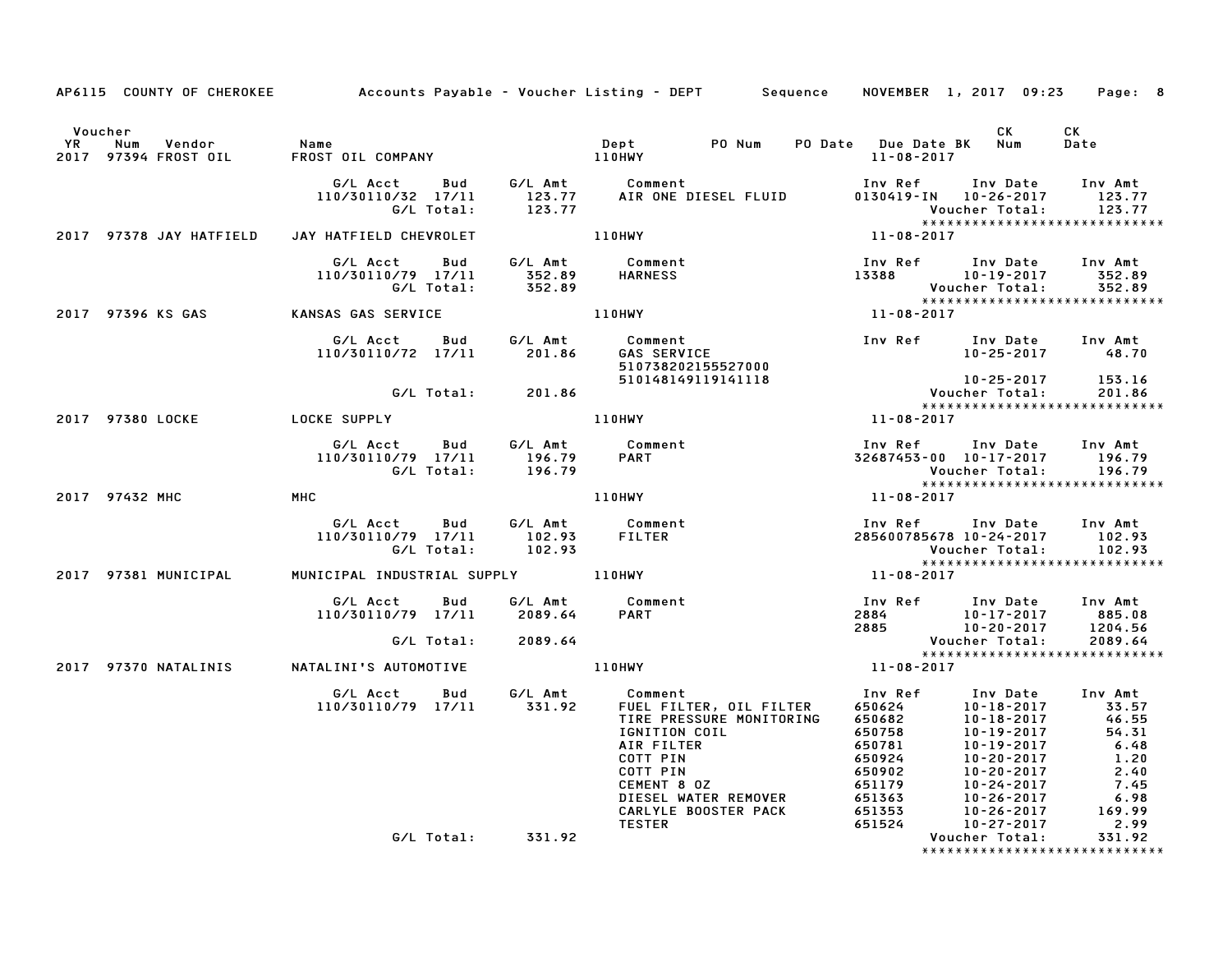|         |                                                                            |                                                                           |            |                    | AP6115 COUNTY OF CHEROKEE Accounts Payable - Voucher Listing - DEPT Sequence NOVEMBER 1, 2017 09:23 Page: 9                                                                            |                  |                                                                                                                                       |                 |
|---------|----------------------------------------------------------------------------|---------------------------------------------------------------------------|------------|--------------------|----------------------------------------------------------------------------------------------------------------------------------------------------------------------------------------|------------------|---------------------------------------------------------------------------------------------------------------------------------------|-----------------|
| Voucher | YR Num Vendor - Name<br>2017 97431 NATALINIS - NATALII                     |                                                                           |            |                    |                                                                                                                                                                                        | 11-08-2017       | CK L<br>PO Date Due Date BK Num                                                                                                       | CK<br>Date      |
|         |                                                                            | G/L Acct  Bud  G/L Amt  Comment<br>110/30110/79  17/11  133.65  DRILL BIT |            |                    | Comment<br>DRILL BIT, GREASE FITTING 651664<br>BATTERY 651664 10-30-2017 7.22<br>BATTERY 651670 10-30-2017 6.92<br>BATTERY 651668 10-30-2017 88.42<br>HOSE END 651760 10-30-2017 31.09 |                  |                                                                                                                                       |                 |
|         |                                                                            |                                                                           |            | G/L Total: 133.65  |                                                                                                                                                                                        |                  |                                                                                                                                       |                 |
|         | 2017 97397 POWERPLAN                                                       | POWERPLAN                                                                 |            |                    | Voucher Total: 133.65<br>XXXXXXXXXXXXXXXXXXXXXXXXXXXXXX<br>11-08-2017                                                                                                                  |                  |                                                                                                                                       |                 |
|         |                                                                            |                                                                           |            | G/L Total: 5494.54 | G/L Acct Bud G/L Amt Comment Inv Ref Inv Date Inv Amt<br>110/30110/79 17/11 5494.54 SEAL, LEFT MFWD HUB ASSEMB 835143 10-27-2017 5494.54                                               |                  | Voucher Total: 5494.54<br>****************************                                                                                |                 |
|         | 2017 97376 PURCELL                                                         | PURCELL TIRE & RUBBER COMPANY 110HWY                                      |            |                    | $11 - 08 - 2017$                                                                                                                                                                       |                  |                                                                                                                                       |                 |
|         |                                                                            | G/L Acct Bud                                                              |            |                    | G/L Amt Comment<br>110/30110/33 17/11 3877.00 TIRES                                                                                                                                    |                  | Inv Ref Inv Date Inv Amt<br>2620332 10-20-2017 3500.00<br>2620332 10-20-2017 3500.00<br>2620511 10-30-2017 377.00                     |                 |
|         |                                                                            |                                                                           |            | G/L Total: 3877.00 |                                                                                                                                                                                        |                  | Voucher Total:                                                                                                                        | 3877.00         |
|         | 2017 97375 RIVERTON BLDG                                                   | RIVERTON BUILDING SUPPLY INC 110HWY                                       |            |                    |                                                                                                                                                                                        |                  |                                                                                                                                       |                 |
|         |                                                                            |                                                                           |            |                    | G/L Acct  Bud  G/L Amt  Comment<br>110/30110/79  17/11   5.50  LUMBER                                                                                                                  |                  |                                                                                                                                       | Inv Amt<br>5.50 |
|         |                                                                            |                                                                           |            | G/L Total: 5.50    |                                                                                                                                                                                        |                  |                                                                                                                                       |                 |
|         |                                                                            |                                                                           |            |                    | 2017 97379 SAFETY SAFETY FIRST SUPPLY CO LLC 110HWY THE SAFETY 11-08-2017                                                                                                              |                  | ----<br>Voucher Total: 5.50<br>*****************************                                                                          |                 |
|         |                                                                            |                                                                           |            |                    |                                                                                                                                                                                        |                  | Inv Ref Inv Date Inv Amt<br>17-102425 10-18-2017 359.60                                                                               | 150.45          |
|         |                                                                            |                                                                           |            | G/L Total: 510.05  | G/L Acct Bud G/L Amt Comment 110/30110/42 17/11 510.05 SHOP TOWELS<br>110/30110/42 17/11 510.05 SHOP TOWELS, 17-102425 10-18-2017<br>FOAM CUPS,TOWELS, 17-102408 10-18-2017            |                  |                                                                                                                                       |                 |
|         | 2017 97430 TEETER'S PAVING TEETER'S PAVING TEATHER AND THE MATTEM AND MUST |                                                                           |            |                    |                                                                                                                                                                                        | $11 - 08 - 2017$ | Voucher Total: 510.05<br>****************************                                                                                 |                 |
|         |                                                                            | G/L Acct Bud<br>110/30110/38 17/11                                        | G/L Total: |                    |                                                                                                                                                                                        |                  |                                                                                                                                       |                 |
|         | 2017 97371 TRUE VALUE COL TRUE VALUE COLUMBUS                              |                                                                           |            |                    | $11 - 08 - 2017$<br>110HWY                                                                                                                                                             |                  |                                                                                                                                       |                 |
|         |                                                                            | G/L Acct Bud<br>110/30110/79 17/11 31.86                                  |            |                    | <b>LOMMe</b><br>SCREW<br>WING CONNECTOR                                                                                                                                                |                  | 1nv Ref 1nv Date 1nv Amt<br>A327426 10-18-2017 6.29<br>A327424 10-18-2017 11.79<br>A327863 10-23-2017 4.49<br>A328047 10-25-2017 9.29 |                 |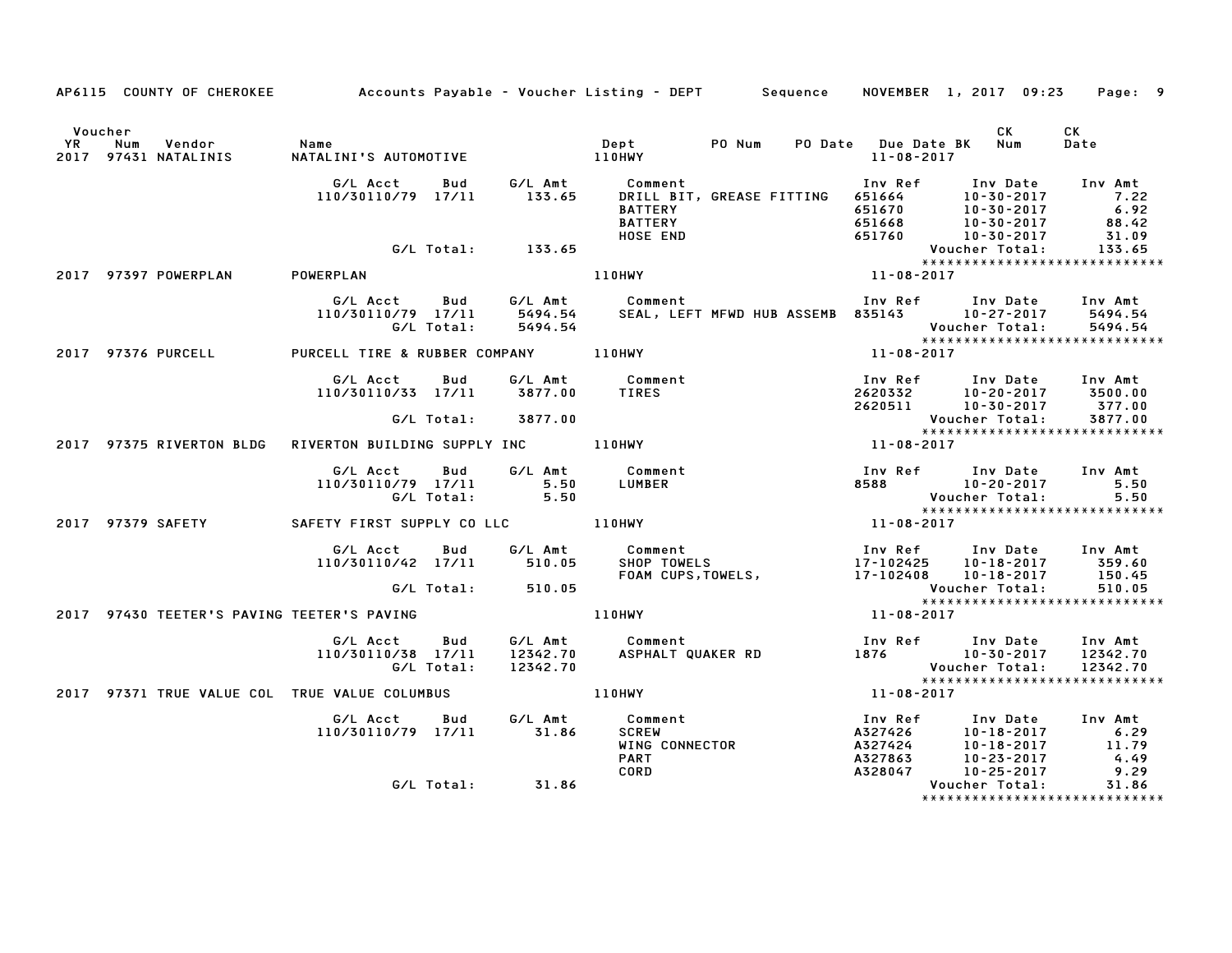| AP6115 COUNTY OF CHEROKEE                                |                                                     |                                  | Accounts Payable – Voucher Listing – DEPT         Sequence | NOVEMBER 1, 2017 09:23            |                                                | Page: 10                                                      |
|----------------------------------------------------------|-----------------------------------------------------|----------------------------------|------------------------------------------------------------|-----------------------------------|------------------------------------------------|---------------------------------------------------------------|
| Voucher<br>YR<br>Num<br>Vendor<br>2017 97404 US CELLULAR | Name<br>US CELLULAR                                 |                                  | PO Num<br>Dept<br><b>110HWY</b>                            | PO Date Due Date BK<br>11-08-2017 | CK<br>Num                                      | CK<br>Date                                                    |
|                                                          | G/L Acct<br>110/30110/72 17/11<br>G/L Total:        | G/L Amt<br>Bud<br>51.15<br>51.15 | Comment<br>CELL PHONE/LEONARD                              | Inv Ref<br>0216462872  10-20-2017 | Inv Date<br>Voucher Total:                     | Inv Amt<br>51.15<br>51.15<br>*****************************    |
|                                                          |                                                     |                                  |                                                            | <b>DEPT</b>                       | Total:                                         | 29707.47                                                      |
| 2017 97392 COL TEL                                       | COLUMBUS TELEPHONE COMPANY                          |                                  | <b>130NOXWEED</b>                                          | 11-08-2017                        |                                                |                                                               |
|                                                          | G/L Acct<br>Bud<br>130/30130/74 17/11<br>G/L Total: | G∕L Amt<br>109.85<br>109.85      | Comment<br><b>ACCT 2293</b>                                | Inv Ref      Inv Date             | 11-01-2017<br>Voucher Total:                   | Inv Amt<br>109.85<br>109.85                                   |
| 2017 97361 SEKWDA                                        | SEKWDA                                              |                                  | 130NOXWEED                                                 | 11-08-2017                        |                                                |                                                               |
|                                                          | G/L Acct<br>Bud<br>130/30130/75 17/11<br>G/L Total: | G/L Amt<br>140.00<br>140.00      | Comment<br><b>2018 DUES</b>                                | <b>Example 18 Inv Ref</b>         | Inv Date<br>$10 - 26 - 2017$<br>Voucher Total: | Inv Amt<br>140.00<br>140.00<br>*****************************  |
| 2017 97362 STAR                                          | STAR PROGRAMMING                                    |                                  | 130NOXWEED                                                 | 11-08-2017                        |                                                |                                                               |
|                                                          | G/L Acct<br>Bud<br>130/30130/89 17/11<br>G/L Total: | G/L Amt<br>500.00<br>500.00      | Comment<br>SERVICE AGMT, RETAINER FEE 2336                 | Inv Ref Inv Date                  | 10-14-2017<br>Voucher Total:                   | Inv Amt<br>500.00<br>500.00<br>****************************** |
|                                                          |                                                     |                                  |                                                            | DEPT                              | Total:                                         | 749.85                                                        |
| 2017 97417 COL TEL                                       | COLUMBUS TELEPHONE COMPANY 140HEALTH                |                                  |                                                            | 11-08-2017                        |                                                |                                                               |
|                                                          | G/L Acct<br>Bud<br>140/30140/21 17/11               | G/L Amt<br>425.32                | Comment<br><b>HEALTH DEPT</b>                              | Inv Ref Inv Date Inv Amt          |                                                |                                                               |
|                                                          | 140/30140/72 17/11                                  | 90.42                            | <b>ACCT 2060</b><br>WIC PROGRAM                            |                                   | 11-01-2017                                     | 425.32                                                        |
|                                                          | G/L Total:                                          | 515.74                           | <b>ACCT 2311</b>                                           |                                   | 11-01-2017<br>Voucher Total:                   | 90.42<br>515.74<br>*****************************              |
| 2017 97418 ELLIOTT, B                                    | BETHA K ELLIOTT                                     |                                  | <b>140HEALTH</b>                                           | 11-08-2017                        |                                                |                                                               |
|                                                          | G/L Acct<br>Bud<br>140/30140/73 17/11<br>G/L Total: | G/L Amt<br>74.90<br>74.90        | Comment<br>MILEAGE 10/14/17-10/27/17                       | Inv Ref Inv Date                  | $10 - 27 - 2017$<br>Voucher Total:             | Inv Amt<br>74.90<br>74.90<br>*****************************    |
| 2017 97419 EMPIRE                                        | EMPIRE DISTRICT ELECTRIC COMPANY 140HEALTH          |                                  |                                                            | 11-08-2017                        |                                                |                                                               |
|                                                          | G/L Acct<br>Bud<br>140/30140/72 17/11<br>G/L Total: | G/L Amt<br>674.33<br>674.33      | Comment<br>ACCT 616527-32-1                                | Inv Ref                           | Inv Date<br>10-18-2017<br>Voucher Total:       | Inv Amt<br>674.33<br>674.33<br>*****************************  |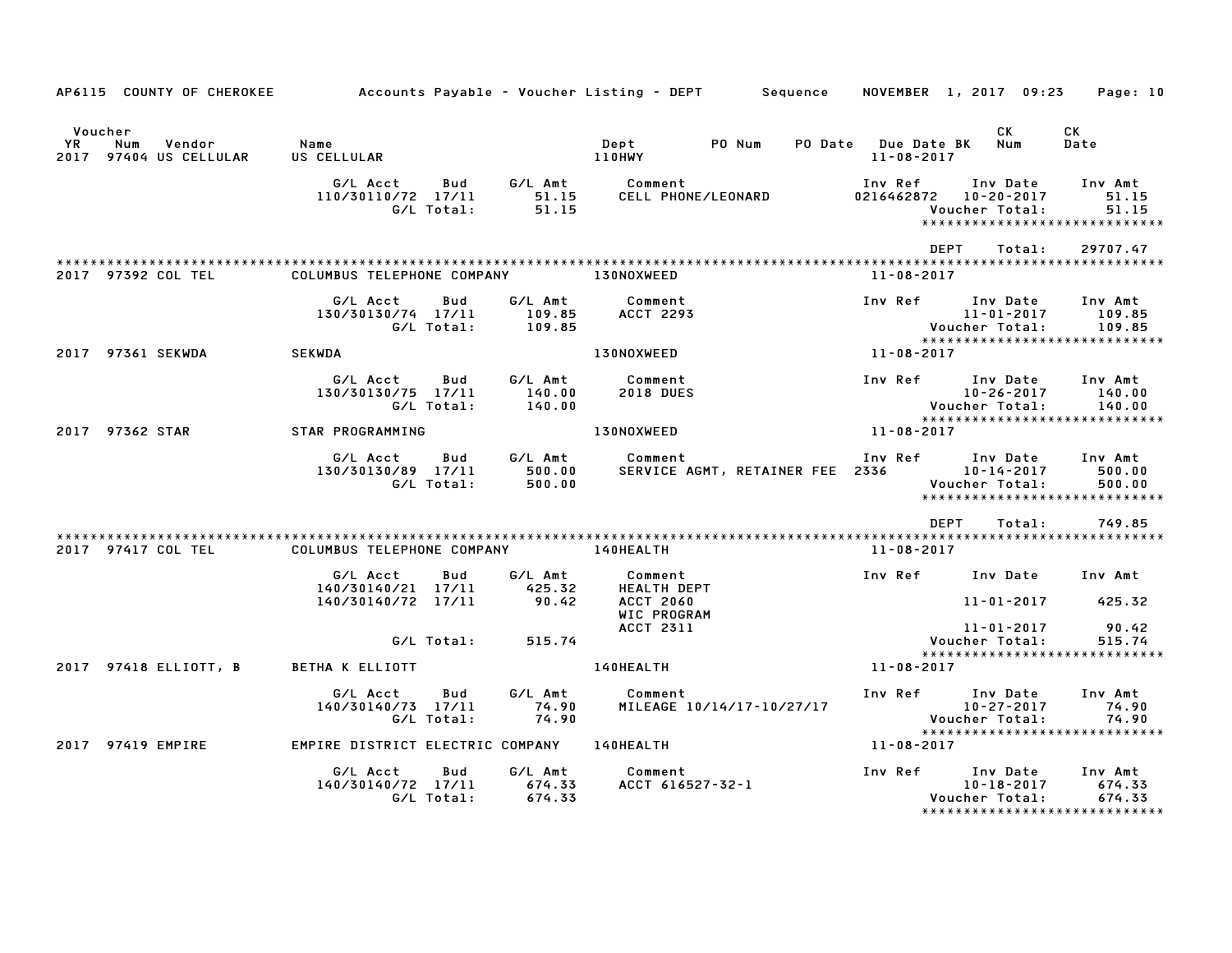|               | AP6115 COUNTY OF CHEROKEE          |                                                             |                             | Accounts Payable – Voucher Listing – DEPT         Sequence |                                       | NOVEMBER 1, 2017 09:23                                                                  | Page: 11                    |
|---------------|------------------------------------|-------------------------------------------------------------|-----------------------------|------------------------------------------------------------|---------------------------------------|-----------------------------------------------------------------------------------------|-----------------------------|
| Voucher<br>YR | Num<br>Vendor<br>2017 97420 KS GAS | Name<br>KANSAS GAS SERVICE                                  |                             | CK C<br>CK<br>PO Num<br>Dept<br>140HEALTH                  | PO Date Due Date BK Num<br>11-08-2017 |                                                                                         | Date                        |
|               |                                    | G/L Acct<br>Bud<br>140/30140/72 17/11                       | G/L Amt<br>70.00            | Comment<br>HEALTH DEPT                                     |                                       | Inv Ref Inv Date                                                                        | Inv Amt                     |
|               |                                    | G/L Total:                                                  | 70.00                       | ACCT 510080477 1188672 27                                  |                                       | 10-25-2017<br>Voucher Total:                                                            | 70.00<br>70.00              |
|               | 2017 97424 MCCARTYS                | <b>MCCARTY'S</b>                                            |                             | 140HEALTH                                                  | 11-08-2017                            | *****************************                                                           |                             |
|               |                                    | G/L Acct<br>Bud<br>140/30140/21 17/11                       | G/L Amt<br>116.97           | Comment<br>WIC PROGRAM                                     |                                       | Inv Ref Inv Date                                                                        | Inv Amt                     |
|               |                                    | G/L Total:                                                  | 116.97                      | <b>PAPER</b>                                               |                                       | P2764000 10-19-2017<br>Voucher Total:                                                   | 116.97<br>116.97            |
|               | 2017 97421 QUALITY PEST            | QUALITY PEST CONTROL INC                                    |                             | <b>140HEALTH</b>                                           | 11-08-2017                            | *****************************                                                           |                             |
|               |                                    | G/L Acct<br>Bud<br>140/30140/76 17/11                       | G/L Amt<br>50.00            | Comment<br><b>HEALTH DEPT</b>                              |                                       | Inv Ref Inv Date                                                                        | Inv Amt                     |
|               |                                    |                                                             |                             | MONTHLY SPRAY                                              |                                       | 100314 10-28-2017                                                                       | 50.00                       |
|               |                                    | G/L Total:                                                  | 50.00                       |                                                            |                                       | Voucher Total:<br>*****************************                                         | 50.00                       |
|               | 2017 97422 QUILL                   | QUILL CORPORATION                                           |                             | 140HEALTH                                                  | 11-08-2017                            |                                                                                         |                             |
|               |                                    | G/L Acct<br>Bud<br>140/30140/21 17/11                       | G/L Amt<br>103.49           | Comment<br><b>HEALTH DEPT</b>                              |                                       | Inv Ref Inv Date Inv Amt                                                                |                             |
|               |                                    |                                                             |                             | TOWELS,<br>FOLDERS,                                        |                                       | 1791757 10-19-2017<br>1791912 10-19-2017                                                | 68.63<br>34.86              |
|               |                                    | G/L Total:                                                  | 103.49                      |                                                            |                                       | Voucher Total:                                                                          | 103.49                      |
|               |                                    | 2017 97425 TRUE VALUE COL TRUE VALUE COLUMBUS               |                             | <b>140HEALTH</b>                                           | 11-08-2017                            | *****************************                                                           |                             |
|               |                                    | G/L Acct<br>Bud<br>140/30140/21 17/11                       | G/L Amt<br>.65              | Comment<br><b>HEALTH DEPT</b>                              |                                       | Inv Ref Inv Date                                                                        | Inv Amt                     |
|               |                                    | G/L Total:                                                  | .65                         | HARDWARE BOLT                                              |                                       | A327998 10-25-2017<br>Voucher Total:                                                    | .65<br>.65                  |
|               |                                    | 2017 97423 WALMART COMMUNI WALMART COMMUNITY                |                             | 140HEALTH                                                  | 11-08-2017                            | *****************************                                                           |                             |
|               |                                    | G/L Acct<br>Bud<br>140/30140/43 17/11<br>140/30140/21 17/11 | G/L Amt<br>7.88<br>17.30    | Comment<br><b>HEALTH DEPT</b><br>ACCT 6                    | Inv Ref                               | Inv Date                                                                                | Inv Amt                     |
|               |                                    | G/L Total:                                                  | 25.18                       | DIPHENHYDRAMINE, BATTERIES                                 |                                       | 10-05-2017<br>Voucher Total:<br>*****************************                           | 25.18<br>25.18              |
|               |                                    |                                                             |                             |                                                            |                                       | <b>DEPT</b><br>Total:                                                                   | 1631.26                     |
|               | 2017 97363 EDMONDSON, R            | <b>RODNEY D EDMONDSON</b>                                   |                             | 160ELECT                                                   | 11-08-2017                            |                                                                                         |                             |
|               |                                    | G/L Acct<br>Bud<br>160/30160/73 17/11<br>G/L Total:         | G/L Amt<br>108.61<br>108.61 | Comment<br>MILEAGE/SEK MEETING                             |                                       | Inv Ref Inv Date<br>$10 - 21 - 2017$<br>Voucher Total:<br>***************************** | Inv Amt<br>108.61<br>108.61 |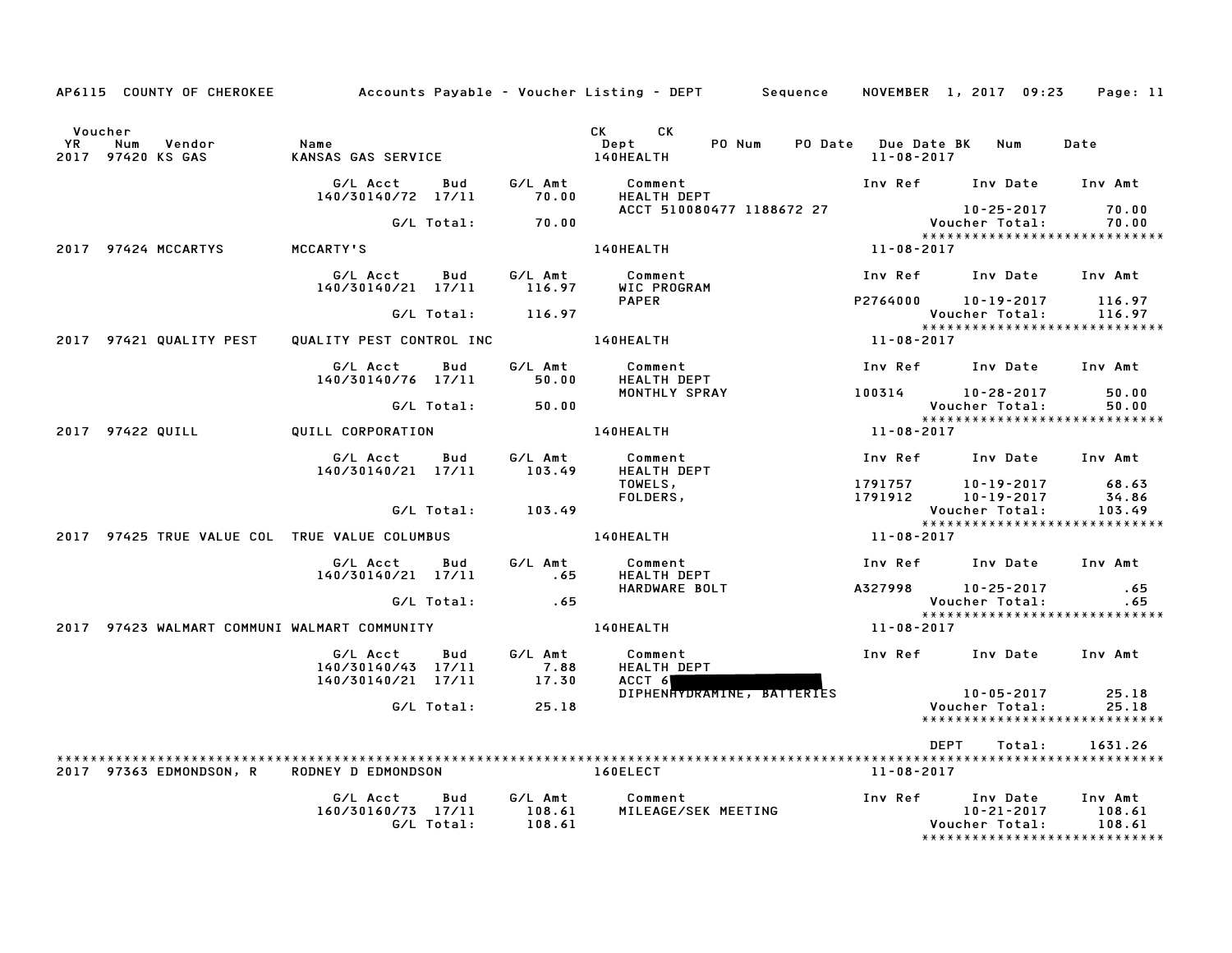|                       |     | AP6115 COUNTY OF CHEROKEE     |                                               |                   |                                 | Accounts Payable – Voucher Listing – DEPT       Sequence |                       |                                         | NOVEMBER 1, 2017 09:23                                                          | Page: 12                        |
|-----------------------|-----|-------------------------------|-----------------------------------------------|-------------------|---------------------------------|----------------------------------------------------------|-----------------------|-----------------------------------------|---------------------------------------------------------------------------------|---------------------------------|
| Voucher<br>YR<br>2017 | Num | Vendor<br>97364 ELECT SYSTEMS | Name<br>ELECTION SYSTEMS & SOFTWARE           |                   |                                 | Dept<br>160ELECT                                         | PO Num                | PO Date Due Date BK<br>$11 - 08 - 2017$ | CK.<br>Num                                                                      | СK<br>Date                      |
|                       |     |                               | G/L Acct<br>160/30160/21 17/11                | Bud<br>G/L Total: | G/L Amt<br>8271.32<br>8271.32   | Comment<br>ELECTION 11/7/17                              |                       | Inv Ref<br>1022561                      | Inv Date<br>10-20-2017<br>Voucher Total:<br>*****************************       | Inv Amt<br>8271.32<br>8271.32   |
|                       |     |                               | 2017 97365 GALENA SENTINEL THE SENTINEL-TIMES |                   |                                 | 160ELECT                                                 |                       | $11 - 08 - 2017$                        |                                                                                 |                                 |
|                       |     |                               | G/L Acct<br>160/30160/78 17/11                | Bud<br>G/L Total: | G/L Amt<br>558.00<br>558.00     | Comment<br>LEGAL NOTICES                                 |                       | Inv Ref<br>2255                         | Inv Date<br>$10 - 11 - 2017$<br>Voucher Total:<br>***************************** | Inv Amt<br>558.00<br>558.00     |
|                       |     |                               | 2017 97405 GALENA SENTINEL THE SENTINEL-TIMES |                   |                                 | 160ELECT                                                 |                       | 11-08-2017                              |                                                                                 |                                 |
|                       |     |                               | G/L Acct<br>160/30160/78 17/11                | Bud<br>G/L Total: | G/L Amt<br>15.00<br>15.00       | Comment                                                  | LEGAL NOTICE/TESTING  | Inv Ref<br>2282                         | Inv Date<br>$10 - 26 - 2017$<br>Voucher Total:                                  | Inv Amt<br>15.00<br>15.00       |
|                       |     | 2017 97366 LOCKWOOD           | LOCKWOOD COMPANY                              |                   |                                 | 160ELECT                                                 |                       | 11-08-2017                              | *****************************                                                   |                                 |
|                       |     |                               | G/L Acct<br>160/30160/21 17/11                | Bud<br>G/L Total: | G/L Amt<br>163.24<br>163.24     | Comment                                                  | WRITE IN TALLY BOOKS  | Inv Ref<br>120450                       | Inv Date<br>$10 - 19 - 2017$<br>Voucher Total:<br>***************************** | Inv Amt<br>163.24<br>163.24     |
|                       |     | 2017 97367 MCCARTYS           | MCCARTY'S                                     |                   |                                 | 160ELECT                                                 |                       | 11-08-2017                              |                                                                                 |                                 |
|                       |     |                               | G/L Acct<br>160/30160/81 17/11                | Bud<br>G/L Total: | G/L Amt<br>93.25<br>93.25       | Comment                                                  | CLIPS, FOLDERS, FLAGS | Inv Ref<br>P27766-00                    | Inv Date<br>10-19-2017<br>Voucher Total:<br>*****************************       | Inv Amt<br>93.25<br>93.25       |
|                       |     |                               |                                               |                   |                                 |                                                          |                       |                                         | <b>DEPT</b><br>Total:                                                           | 9209.42                         |
|                       |     | 2017 97387 AMBULANCE #1       | CHEROKEE COUNTY AMBULANCE-DIST #1             |                   |                                 | 220AMBULANCE                                             |                       | 11-08-2017                              |                                                                                 |                                 |
|                       |     |                               | G/L Acct<br>220/30220/89 17/11                | Bud<br>G/L Total: | G/L Amt<br>16877.33<br>16877.33 | Comment<br>MONTHLY SUBSIDY                               |                       | Inv Ref                                 | Inv Date<br>$11 - 01 - 2017$<br>Voucher Total:                                  | Inv Amt<br>16877.33<br>16877.33 |
|                       |     | 2017 97388 AMBULANCE #2       | CHEROKEE COUNTY AMBULANCE-DIST #2             |                   |                                 | 220AMBULANCE                                             |                       | 11-08-2017                              | *****************************                                                   |                                 |
|                       |     |                               | G/L Acct<br>220/30220/89 17/11                | Bud<br>G/L Total: | G/L Amt<br>16877.33<br>16877.33 | Comment<br>MONTHLY SUBSIDY                               |                       | Inv Ref                                 | Inv Date<br>$11 - 01 - 2017$<br>Voucher Total:                                  | Inv Amt<br>16877.33<br>16877.33 |
|                       |     | 2017 97389 AMBULANCE #3       | CHEROKEE COUNTY AMBULANCE-DIST #3             |                   |                                 | 220AMBULANCE                                             |                       | 11-08-2017                              | *****************************                                                   |                                 |
|                       |     |                               | G/L Acct<br>220/30220/89 17/11                | Bud<br>G/L Total: | G/L Amt<br>16877.33<br>16877.33 | Comment<br>MONTHLY SUBSIDY                               |                       | Inv Ref                                 | Inv Date<br>$11 - 01 - 2017$<br>Voucher Total:<br>***************************** | Inv Amt<br>16877.33<br>16877.33 |
|                       |     |                               |                                               |                   |                                 |                                                          |                       |                                         | <b>DEPT</b><br>Total:                                                           | 50631.99                        |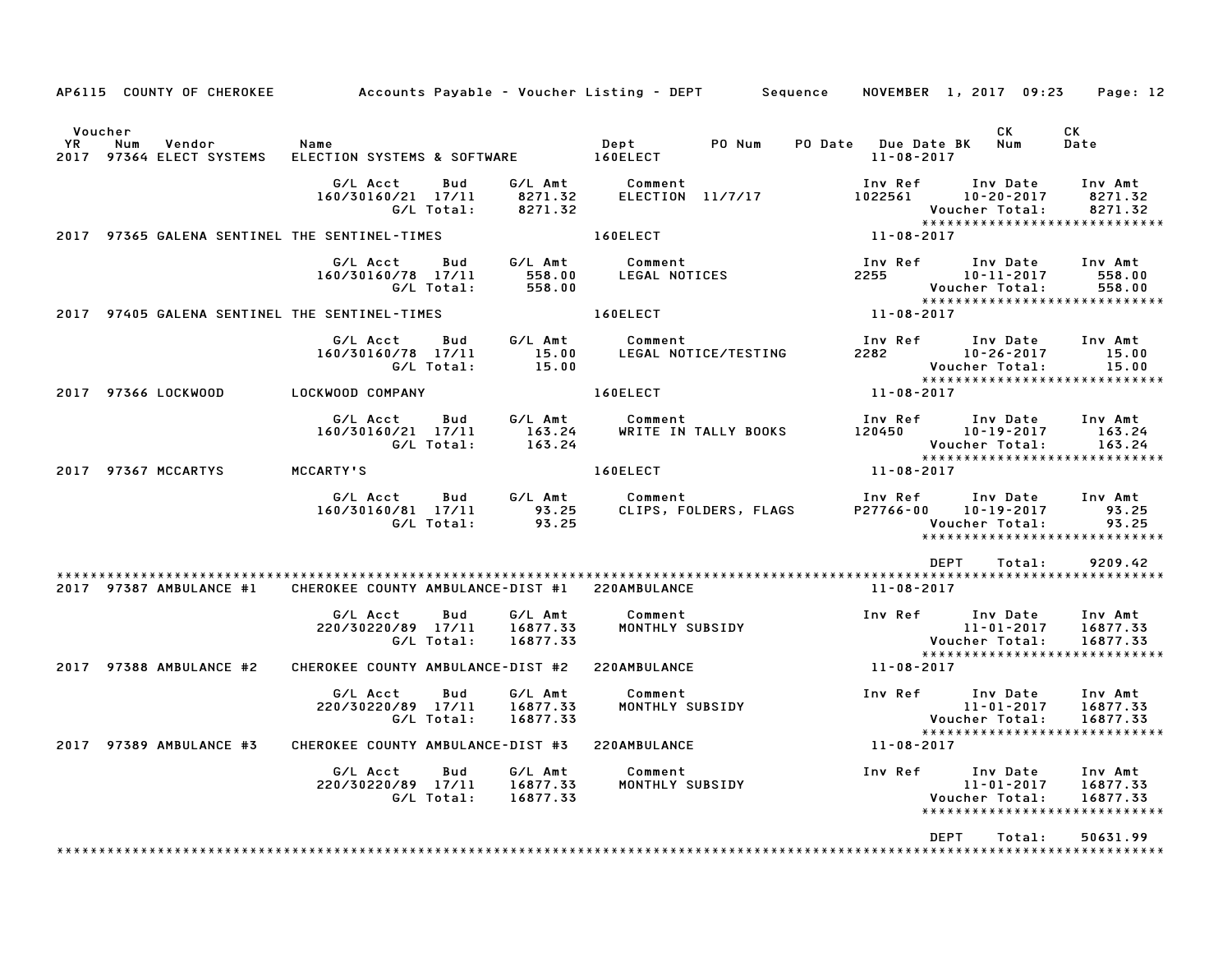|    | AP6115 COUNTY OF CHEROKEE                                    |                                  |                          |                             | Accounts Payable – Voucher Listing – DEPT        Sequence                           |                                         | NOVEMBER 1, 2017 09:23                                                          | Page: 13                    |
|----|--------------------------------------------------------------|----------------------------------|--------------------------|-----------------------------|-------------------------------------------------------------------------------------|-----------------------------------------|---------------------------------------------------------------------------------|-----------------------------|
| YR | Voucher<br>Num<br>Vendor<br>2017 97407 VERIZON               | Name<br>VERIZON WIRELESS         |                          |                             | Dept<br>PO Num<br>224911                                                            | PO Date Due Date BK<br>$11 - 08 - 2017$ | СK<br>Num                                                                       | CK<br>Date                  |
|    |                                                              | G/L Acct<br>224/31224/01         | <b>Bud</b><br>G/L Total: | 800.20<br>800.20            | G/L Amt Comment<br>ACCT 986487568-00001                                             | Inv Ref<br>9794763608                   | Inv Date<br>10-18-2017<br>Voucher Total:<br>*****************************       | Inv Amt<br>800.20<br>800.20 |
|    | 2017 97400 APEX                                              | APEX SOFTWARE                    |                          |                             | <b>230APP</b>                                                                       | 11-08-2017                              | <b>DEPT</b><br>Total:                                                           | 800.20                      |
|    |                                                              | G/L Acct<br>230/30230/75 17/11   | Bud<br>G/L Total:        | G/L Amt<br>990.00<br>990.00 | Comment<br>MAINTENANCE RENEWAL                                                      | Inv Ref<br>298664                       | Inv Date<br>10-14-2017<br>Voucher Total:<br>*****************************       | Inv Amt<br>990.00<br>990.00 |
|    | 2017 97402 FOUR STATE OFFI FOUR STATE OFFICE PRODUCTS 230APP |                                  |                          |                             |                                                                                     | $11 - 08 - 2017$                        |                                                                                 |                             |
|    |                                                              | G/L Acct<br>230/30230/21 17/11   | Bud                      | G/L Amt<br>225.06           | Comment<br>TONER, PAPER, PENCILS, NOTE 147210 10-12-2017<br>TONER 147211 10-16-2017 |                                         | Inv Ref Inv Date                                                                | Inv Amt<br>72.65<br>152.41  |
|    |                                                              |                                  | G/L Total:               | 225.06                      |                                                                                     |                                         | Voucher Total:<br>*****************************                                 | 225.06                      |
|    | 2017 97403 PRICE                                             | PRICE DIGESTS                    |                          |                             | <b>230APP</b>                                                                       | 11-08-2017                              |                                                                                 |                             |
|    |                                                              | G/L Acct<br>230/30230/75 17/11   | Bud                      | G/L Amt<br>424.90           |                                                                                     | 67798980                                | Inv Date Inv Amt<br>$08 - 30 - 2017$                                            | 424.90                      |
|    |                                                              |                                  | G/L Total:               | 424.90                      |                                                                                     |                                         | Voucher Total:<br>*****************************                                 | 424.90                      |
|    |                                                              |                                  |                          |                             |                                                                                     |                                         | <b>DEPT</b><br>Total:                                                           | 1639.96                     |
|    | 2017 97433 CENTURYLINK1319 CENTURYLINK                       |                                  |                          |                             | 300ELDERLY                                                                          | 11-08-2017                              |                                                                                 |                             |
|    |                                                              | G/L Acct<br>300/30300/74 17/11   | Bud<br>G/L Total:        | G/L Amt<br>4.70<br>4.70     | Comment<br>ACCT 320494722                                                           |                                         | Inv Ref Inv Date<br>$10 - 24 - 2017$<br>Voucher Total:                          | Inv Amt<br>4.70<br>4.70     |
|    | 2017 97368 EMPIRE                                            | EMPIRE DISTRICT ELECTRIC COMPANY |                          |                             | 300ELDERLY                                                                          | 11-08-2017                              | *****************************                                                   |                             |
|    |                                                              | G/L Acct<br>300/30300/72 17/11   | Bud                      | G/L Amt<br>405.09           | Comment<br>ACCT 828267-31-0<br>124991-59-7                                          |                                         | Inv Ref Inv Date<br>10-20-2017<br>10-23-2017                                    | Inv Amt<br>125.30<br>279.79 |
|    |                                                              |                                  | G/L Total:               | 405.09                      |                                                                                     |                                         | Voucher Total:<br>*****************************                                 | 405.09                      |
|    | 2017 97393 KS GAS                                            | KANSAS GAS SERVICE               |                          |                             | 300ELDERLY                                                                          | $11 - 08 - 2017$                        |                                                                                 |                             |
|    |                                                              | G/L Acct<br>300/30300/72 17/11   | Bud<br>G/L Total:        | G/L Amt<br>36.46<br>36.46   | Comment<br>ACCT 512076592 1191 351 09                                               | Inv Ref                                 | Inv Date<br>$10 - 25 - 2017$<br>Voucher Total:<br>***************************** | Inv Amt<br>36.46<br>36.46   |
|    |                                                              |                                  |                          |                             |                                                                                     |                                         | <b>DEPT</b><br>Total:                                                           | 446.25                      |